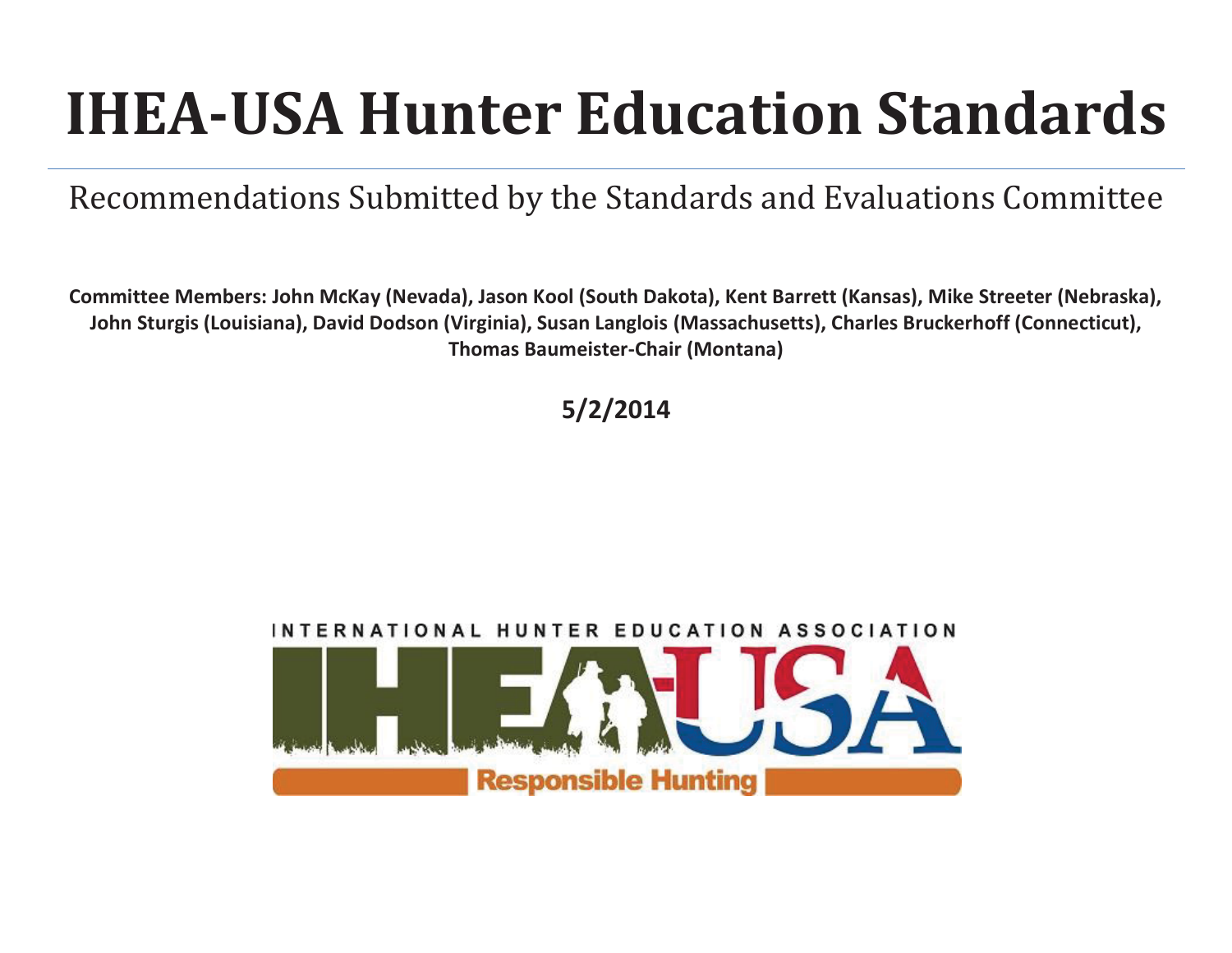#### **Hunter Education Core Curriculum**

Course content designed for students to be instructed and assessed according to performance-based learning objectives related to safe, legal, and responsible hunting (core curriculum captured in blue boxes)

#### **Non-Core Curriculum**

Course content designed for students to receive information about next steps.



To foster graduate participation in hunting, emphasize importance of continuing education, and illustrate value of mentorship and social support.

**Participate, Learn,** 

**Connect**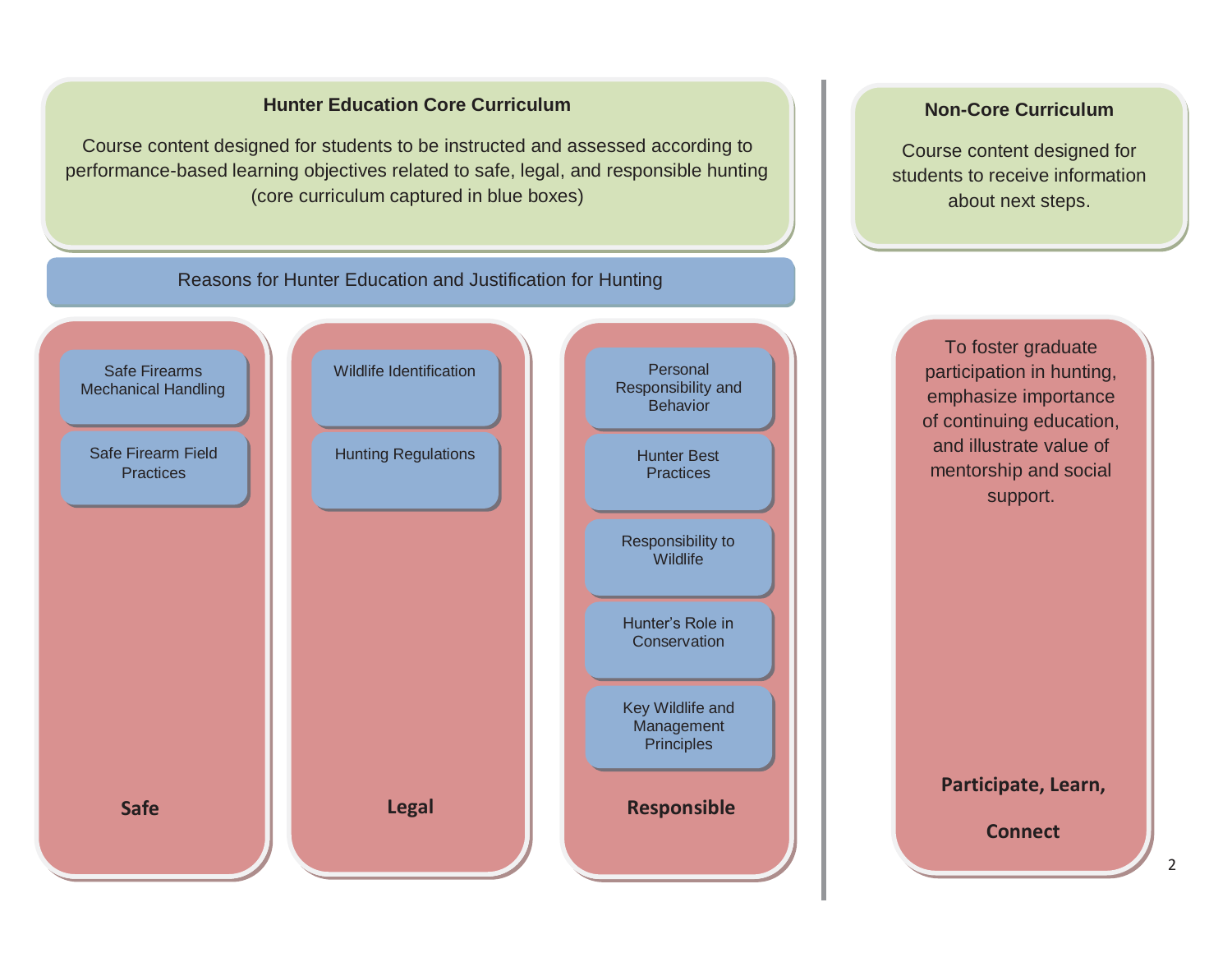#### **1. REASONS FOR HUNTER EDUCATION AND JUSTIFICATION FOR HUNTING**

| <b>Curricula</b><br><b>Category</b>                          | Subtopic(s)                                                                                        | <b>Learning Objective(s)</b><br><b>Students will be able</b><br>$\mathbf{to}$ :                                        | <b>Specific Content</b>                                                                                                                                                                                                                                                                                                                                          | <b>Outcome</b><br>Intended to<br><b>Impact</b> |
|--------------------------------------------------------------|----------------------------------------------------------------------------------------------------|------------------------------------------------------------------------------------------------------------------------|------------------------------------------------------------------------------------------------------------------------------------------------------------------------------------------------------------------------------------------------------------------------------------------------------------------------------------------------------------------|------------------------------------------------|
| Justification for<br><b>Hunter Education</b>                 | Why hunter education<br>is important                                                               | Identify the purpose<br>and importance of<br>hunter education.                                                         | The goal of hunter education is to train safe, responsible and law<br>abiding hunters. Hunter education is important because it:<br>decreases hunting-related shooting incidents and other<br>hunting injuries<br>promotes responsible hunter behavior, including<br>compliance with hunting laws and regulations                                                | Legal, Safe,<br>Responsible                    |
| Hunter's Role in<br>Wildlife<br>Conservation                 | Role of hunting in<br>conservation                                                                 | <b>Identify hunters and</b><br>recreational hunting<br>as key to wildlife<br>conservation.                             | Hunters are primary source of financial support that<br>$\bullet$<br>benefits all wildlife species<br>Hunters advocate and support legislation that protects<br>$\bullet$<br>wildlife resources<br>Hunters assist wildlife agencies with management of some<br>wildlife populations                                                                              | Responsible                                    |
| Hunter's Role in<br><b>Wildlife</b><br>Conservation          | North American Model<br>of Wildlife Conservation                                                   | <b>Describe the central</b><br>principles of the<br><b>North American</b><br><b>Model of Wildlife</b><br>Conservation. | Fish and wildlife are public resources and every citizen has<br>the opportunity to pursue them within legal limits<br>Wildlife populations are sustained and scientifically<br>managed by professionals in government agencies                                                                                                                                   | Responsible                                    |
| Hunter's Role in<br>Wildlife<br>Conservation                 | Conservation funding<br>for wildlife<br>management, habitat<br>management and<br>hunter education. | <b>Describe how license</b><br>fees and excise taxes<br>support wildlife<br>conservation.                              | Wildlife management is funded largely by users who directly<br>benefit from the resource. Two primary funding sources for wildlife<br>management are:<br>excise taxes on hunting equipment and ammunition from<br>$\bullet$<br>1937 Federal Aid in Wildlife Restoration Act<br>revenue from state natural resource agencies, including<br>hunting license fees   | Responsible                                    |
| <b>Key Wildlife</b><br>Ecology &<br>Management<br>Principles | Basic factors of wildlife<br>conservation                                                          | <b>Describe how wildlife</b><br>and habitat interact.                                                                  | Factors that affect wildlife production and survival are:<br>quality and amount of habitat<br>climate<br>reproductive potential of species<br>$\bullet$<br>Habitat:<br>is most important factor affecting wildlife survival<br>$\bullet$<br>changes over time through natural succession providing<br>benefits to distinct species at different stages of growth | Responsible                                    |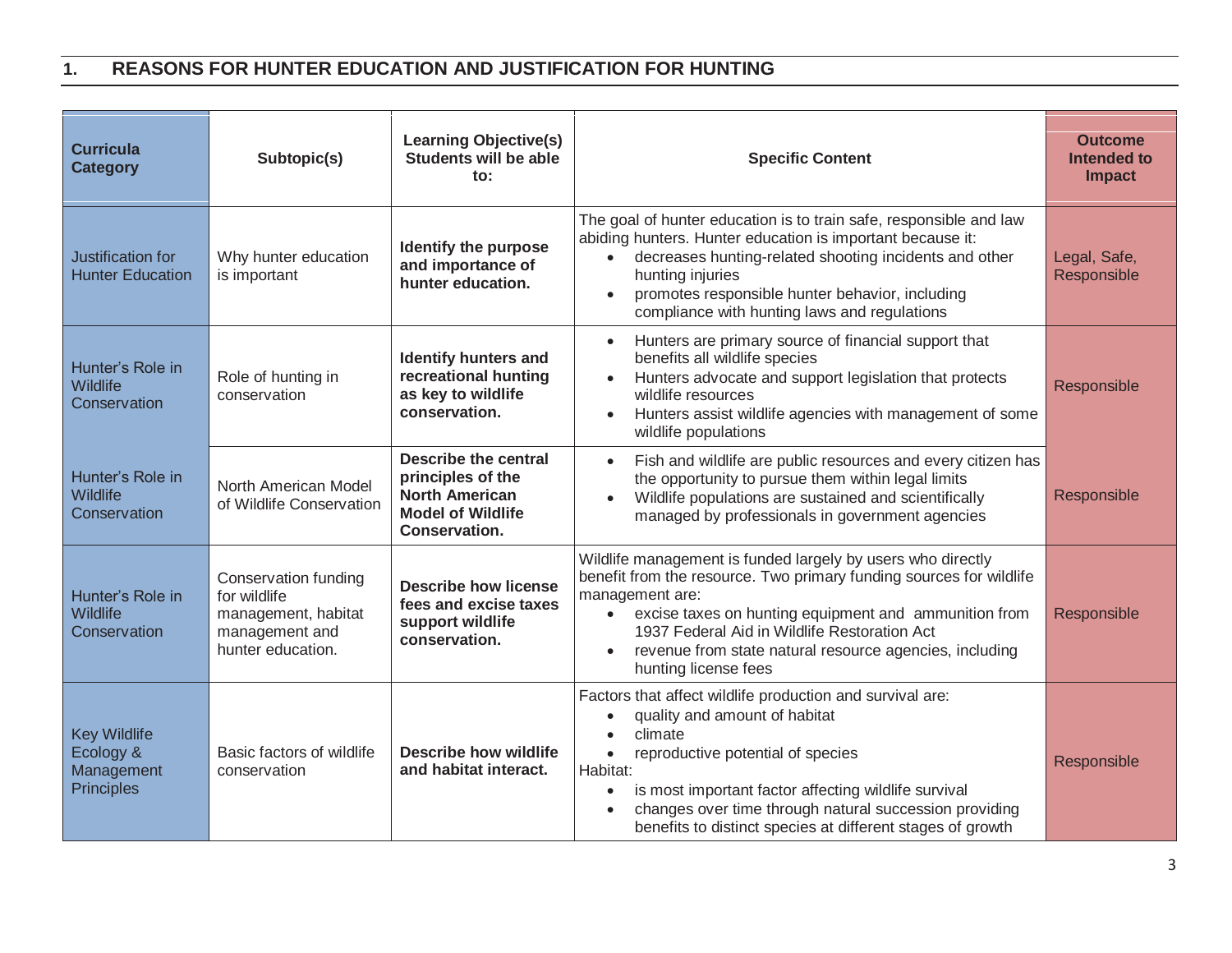| <b>Curricula</b><br><b>Category</b>                          | <b>Subtopic</b>                           | <b>Learning Objective(s)</b><br>The Student will be<br>able to:                                                         | <b>Specific Content</b>                                                                                                                                                                                                                                                                                                                                                             | <b>Outcome</b><br>Intended to<br><b>Impact</b> |
|--------------------------------------------------------------|-------------------------------------------|-------------------------------------------------------------------------------------------------------------------------|-------------------------------------------------------------------------------------------------------------------------------------------------------------------------------------------------------------------------------------------------------------------------------------------------------------------------------------------------------------------------------------|------------------------------------------------|
| <b>Key Wildlife</b><br>Ecology &<br>Management<br>Principles | Basic factors of wildlife<br>conservation | <b>Identify key</b><br>components of<br>wildlife habitat.                                                               | Habitat consists of:<br>food<br>water<br>cover<br>space<br>arrangement                                                                                                                                                                                                                                                                                                              | Responsible                                    |
| <b>Key Wildlife</b><br>Ecology &<br>Management<br>Principles | Biological basis of<br>hunting            | Describe how<br>carrying capacity,<br>biological surplus and<br>limiting factors affect<br>the size of a<br>population. | Carrying capacity is:<br>number of animals of a given species that an area can<br>support without damage to the habitat<br>Biological surplus is:<br>number of animals in a population beyond the carrying<br>capacity<br>Limiting factors:<br>factors that limit population growth<br>Examples include: disease, predation, weather, and a lack<br>of food, water, cover, or space | Responsible                                    |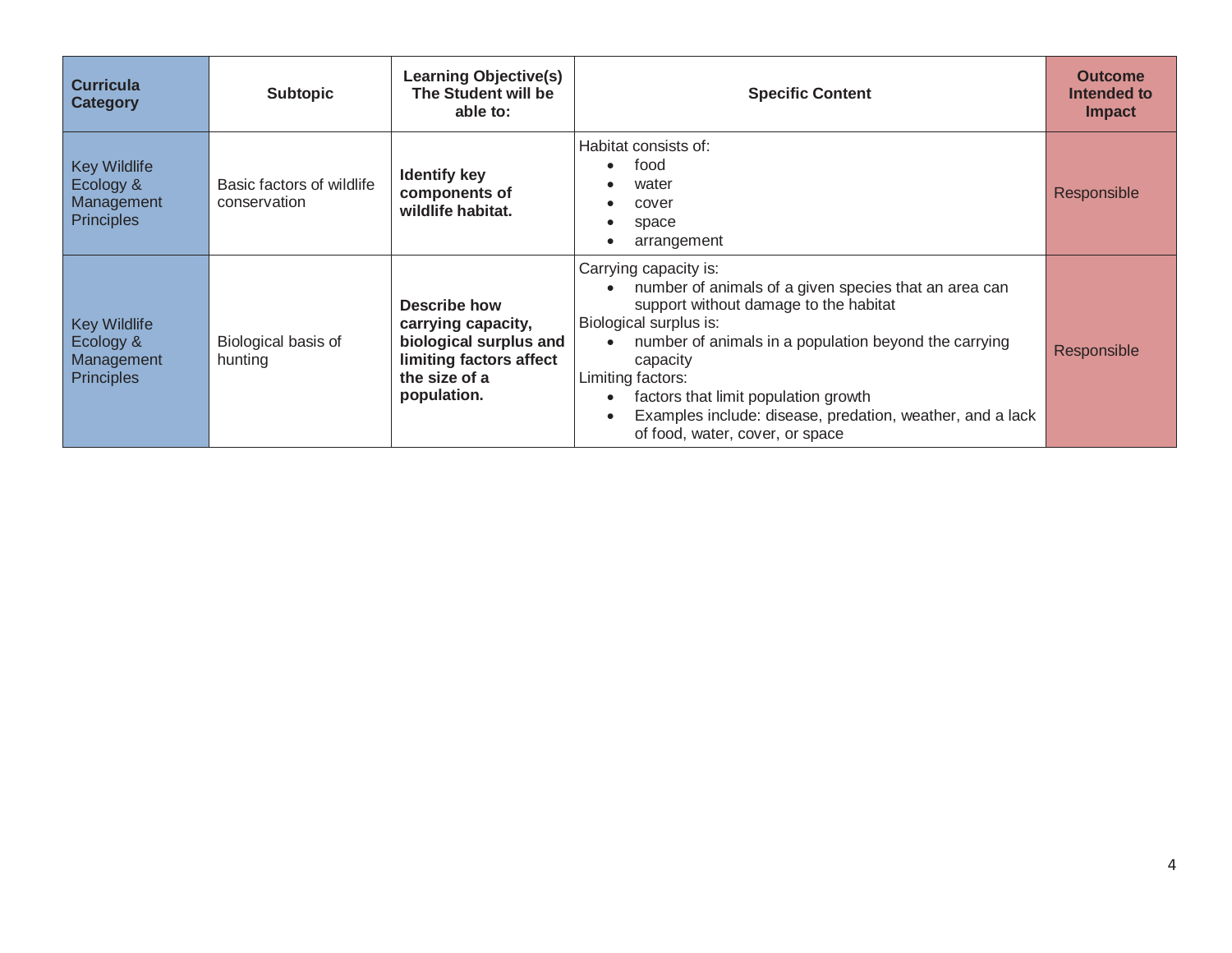#### **2. SAFE FIREARM HANDLING**

| <b>Curricula</b><br><b>Category</b>            | <b>Subtopic</b>                                      | <b>Learning Objective(s)</b><br>The Student will be<br>able to:                   | <b>Specific Content</b>                                                                                                                                                                                                                                                                                                                                                                                                                                                                                                                                                                                                                                                                                                                                                                                                                                                                 | <b>Outcome</b><br><b>Intended to</b><br><b>Impact</b> |
|------------------------------------------------|------------------------------------------------------|-----------------------------------------------------------------------------------|-----------------------------------------------------------------------------------------------------------------------------------------------------------------------------------------------------------------------------------------------------------------------------------------------------------------------------------------------------------------------------------------------------------------------------------------------------------------------------------------------------------------------------------------------------------------------------------------------------------------------------------------------------------------------------------------------------------------------------------------------------------------------------------------------------------------------------------------------------------------------------------------|-------------------------------------------------------|
| <b>Safe Firearm</b><br>Handling<br>(mechanics) | Major causes of<br>incidents                         | <b>Identify common</b><br>causes of hunting and<br>shooting-related<br>incidents. | Four main types of hunting-related shooting incidents:<br>Hunter Judgment Mistakes-such as mistaking another<br>$\bullet$<br>person for game or not checking the foreground or<br>background before firing<br>Safety Rule Violations-including pointing the muzzle in<br>$\bullet$<br>an unsafe direction and ignoring proper procedures for<br>crossing a fence, obstacle, or difficult terrain<br>Lack of Control and Practice--which can lead to<br>$\bullet$<br>accidental discharges and stray shots<br>Mechanical Failure-such as an obstructed barrel or<br>$\bullet$<br>improper ammunition<br>Most common causes of hunting incidents.<br>failure to identify the target (15.5%)<br>$\bullet$<br>shooter swinging on game (12.8%)<br>$\bullet$<br>careless handling of firearm (11.4%)<br>victim out of sight of shooter (8.3%)<br>(NSSF, Industry Intelligence Reports, 2007) | Safe, Legal                                           |
| <b>Safe Firearm</b><br>Handling<br>(mechanics) | Parts of a firearm<br>including safety<br>mechanisms | Identify the basic<br>parts of a firearm and<br>state their purposes.             | The three main parts of a firearm are the:<br>action<br>stock<br>barrel<br>Action:<br>loads and fires ammunition<br>$\bullet$<br>ejects the spent case<br>Stock:<br>serves as a platform for supporting the action and barrel<br>$\bullet$<br>and is held by the shooter<br>Barrel:<br>That part of a firearm through which a projectile or shot<br>charge travels under pressure from burning gunpowder,<br>compressed air or other like means. A barrel may be<br>either smooth or rifled                                                                                                                                                                                                                                                                                                                                                                                             | <b>Safe</b>                                           |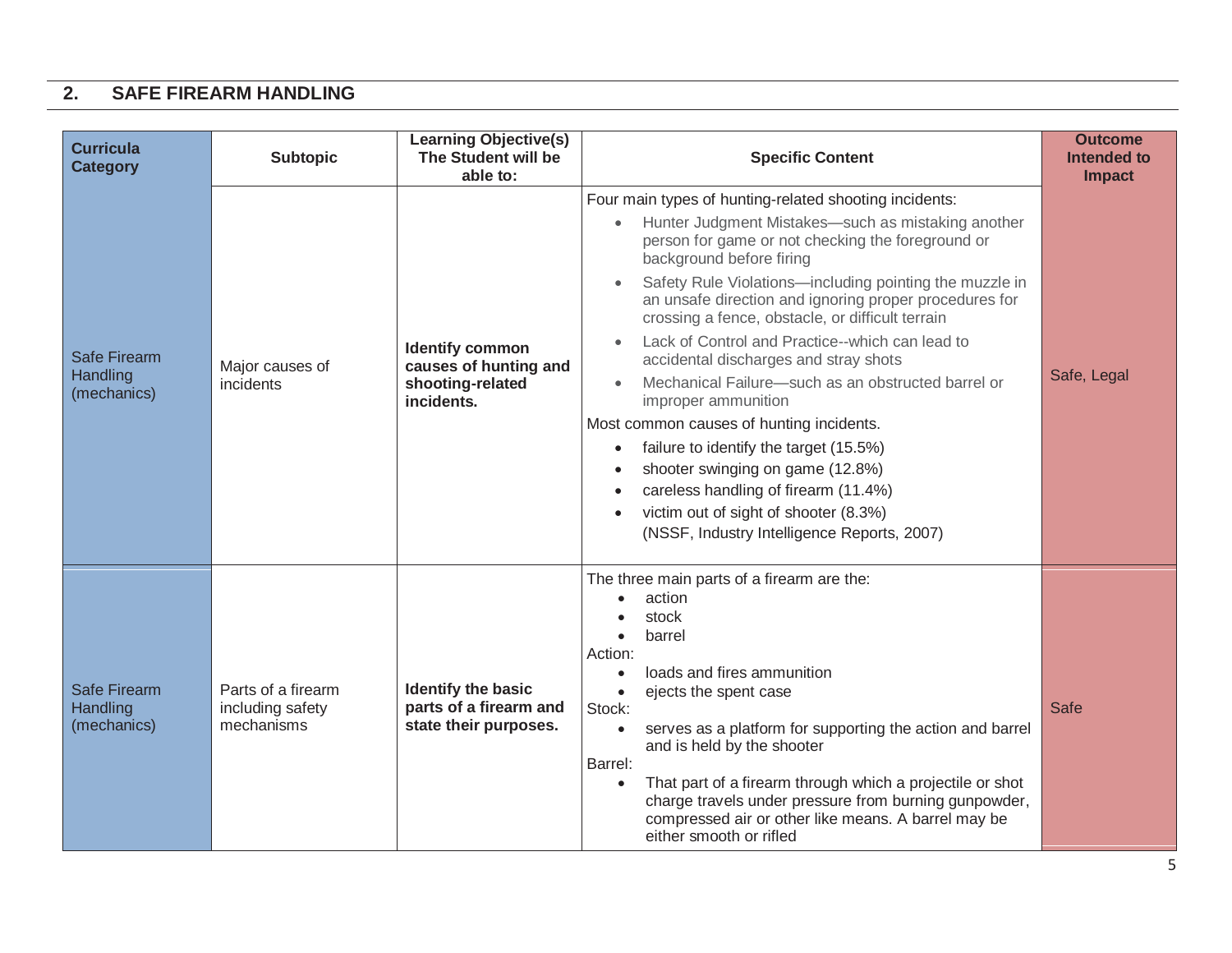|                                         |                                                         |                                                                         | guides the projectile in the intended direction<br>$\bullet$<br>Rifling:<br>is a pattern of spiral grooves cut into the bore of the<br>$\bullet$<br>barrel<br>puts spin on a bullet when fired<br>allows for more accurate shooting<br>Other parts of the firearm include:<br>trigger<br>$\bullet$<br>trigger guard<br>$\bullet$<br>safety<br>$\bullet$<br>barrel stamp<br>muzzle<br>$\bullet$<br>sights<br>$\bullet$<br>Trigger:<br>allows shooter to initiate the shot<br>$\bullet$<br>Trigger guard:<br>protects trigger from unintended movement<br>$\bullet$<br>Safety:<br>a device that is designed to block the trigger and<br>$\bullet$<br>therefore to prevent the firearm from firing. A safety does<br>not necessarily block the gun's firing mechanism. Never<br>depend solely on a safety to prevent a gun from firing.<br>Barrel stamp:<br>specific information stamped on the side of the barrel<br>$\bullet$<br>about the correct ammunition (caliber or gauge) to use<br>allows shooter to correctly match ammunition to the<br>firearm<br>Muzzle:<br>part of the barrel from which the projectile emerges<br>$\bullet$<br>must always be pointed in a safe direction<br>$\bullet$<br>Sights:<br>allow precise alignment of the firearm with the target<br>$\bullet$ |             |
|-----------------------------------------|---------------------------------------------------------|-------------------------------------------------------------------------|---------------------------------------------------------------------------------------------------------------------------------------------------------------------------------------------------------------------------------------------------------------------------------------------------------------------------------------------------------------------------------------------------------------------------------------------------------------------------------------------------------------------------------------------------------------------------------------------------------------------------------------------------------------------------------------------------------------------------------------------------------------------------------------------------------------------------------------------------------------------------------------------------------------------------------------------------------------------------------------------------------------------------------------------------------------------------------------------------------------------------------------------------------------------------------------------------------------------------------------------------------------------------------------|-------------|
| Safe Firearm<br>Handling<br>(mechanics) | Differences between<br>rifles, shotguns and<br>handguns | Describe the<br>characteristics of<br>rifles, shotguns and<br>handguns. | Rifles and handguns:<br>are distinguished by spiral grooves in the bore known as<br>$\bullet$<br>rifling<br>fire cartridges typically with a single projectile called a<br>bullet<br>are aimed by aligning the sights and are fired by<br>$\bullet$<br>carefully squeezing the trigger to avoid disturbing sight<br>picture<br>are used for stationary targets<br>extra care must be taken to control the muzzle of a                                                                                                                                                                                                                                                                                                                                                                                                                                                                                                                                                                                                                                                                                                                                                                                                                                                                 | <b>Safe</b> |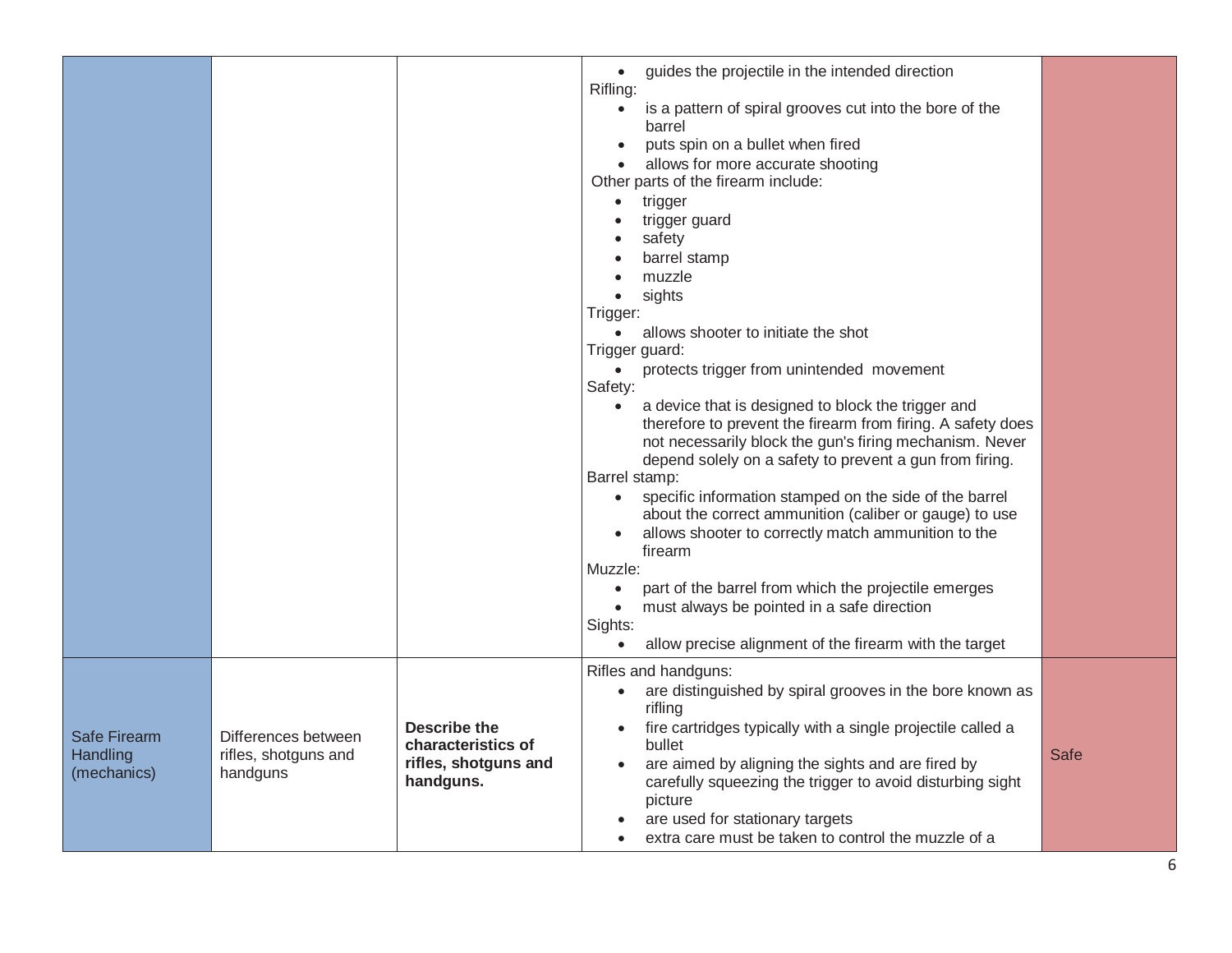|                                                |                                  |                                                               | handgun, because of the short barrel length<br>Shotguns:<br>usually have a smooth bore<br>fire shotshells with multiple projectiles or a single<br>projectile known as a slug<br>if designed to fire slugs, may have a rifled barrel<br>$\bullet$<br>are pointed, rather than aimed and are fired by<br>quickly "slapping" the trigger when the shooter is ready<br>to fire<br>are typically used for moving targets in the air |             |
|------------------------------------------------|----------------------------------|---------------------------------------------------------------|---------------------------------------------------------------------------------------------------------------------------------------------------------------------------------------------------------------------------------------------------------------------------------------------------------------------------------------------------------------------------------------------------------------------------------|-------------|
| Safe Firearm<br><b>Handling</b><br>(mechanics) | Basic rules of firearm<br>safety | Apply the basic rules<br>of firearm safety.                   | Four basic rules of firearm safety:<br>Always treat the firearm as if it is loaded<br>$\bullet$<br>Control the muzzle by keeping the firearm pointed in a<br>$\bullet$<br>safe direction<br>Keep your finger off the trigger until ready to shoot<br>$\bullet$<br>Be sure of the target and what lies beyond<br>$\bullet$                                                                                                       | <b>Safe</b> |
| Safe Firearm<br><b>Handling</b><br>(mechanics) | Common firearm<br>actions        | <b>Identify common</b><br>types of modern<br>firearm actions. | Common firearm actions:<br>bolt<br>$\bullet$<br>break or hinge<br>lever<br>pump or slide<br>semi-auto                                                                                                                                                                                                                                                                                                                           | <b>Safe</b> |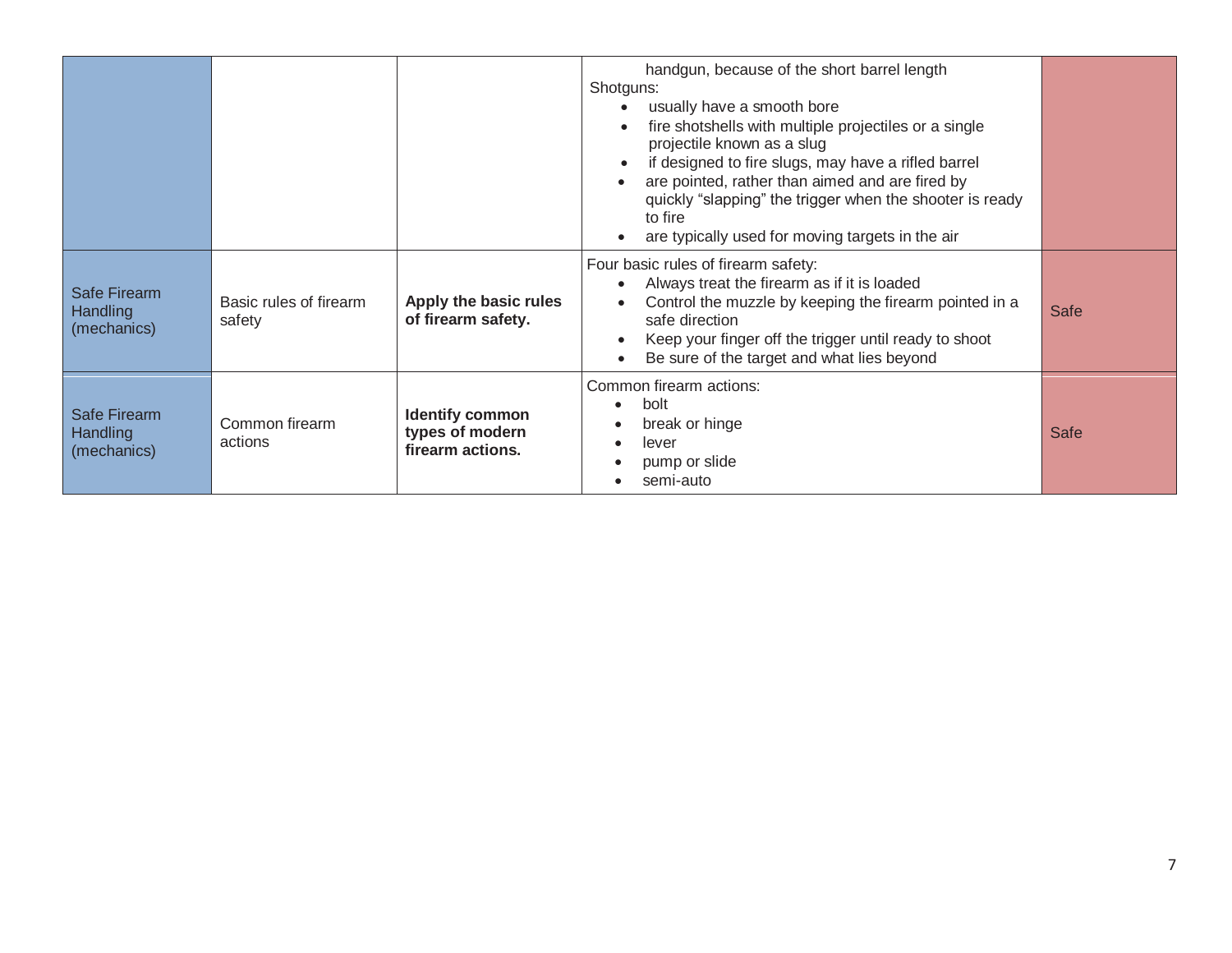| <b>Safe Firearm</b><br>Handling<br>(mechanics) | Parts of ammunition | <b>Describe how</b><br>ammunition functions<br>in a firearm.                   | Rifle and pistol cartridges consist of:<br>case<br>primer<br>powder<br>bullet<br>Shotgun shells consist of:<br>hull<br>primer<br>powder<br>wad<br>shot<br>$\bullet$<br>Cartridge or shotshell firing sequence:<br>trigger is pulled<br>$\bullet$<br>firing pin strikes the primer, which ignites the powder in<br>the case<br>burning powder increases pressure from hot gases<br>heat and pressure propel the bullet or shot and wad out<br>$\bullet$<br>of the barrel                                                                                                   | Safe, Legal,<br>Responsible |
|------------------------------------------------|---------------------|--------------------------------------------------------------------------------|---------------------------------------------------------------------------------------------------------------------------------------------------------------------------------------------------------------------------------------------------------------------------------------------------------------------------------------------------------------------------------------------------------------------------------------------------------------------------------------------------------------------------------------------------------------------------|-----------------------------|
| <b>Safe Firearm</b><br>Handling<br>(mechanics) | Failure to fire     | Describe how to safely<br>handle a firearm<br>during and after a<br>misfire.   | Steps to handle a misfire:<br>maintain safe muzzle control<br>keep the action closed and firearm pointed at a safe<br>backstop<br>wait 15 seconds (60 seconds for a muzzleloader)<br>if gun still has not fired, remove shell or cartridge from<br>$\bullet$<br>chamber                                                                                                                                                                                                                                                                                                   | Safe                        |
| Safe Firearm<br>Handling<br>(mechanics)        | Proper ammunition   | <b>Match ammunition to</b><br>the respective caliber<br>or gauge of a firearm. | Steps to correctly match ammunition to firearm:<br>locate and understand barrel stamp on firearm<br>$\bullet$<br>locate and understand head stamp on ammunition<br>correctly match proper caliber or gauge and length of<br>shell<br>You must match the descriptions exactly<br>$\bullet$<br>Example of the importance of correctly matching firearm to<br>ammunition: A 20 gauge shotshell loaded into a 12 gauge<br>shotgun can slide forward beyond the chamber. If another shell is<br>fired, there is a barrel obstruction which can cause the barrel to<br>rupture. | <b>Safe</b>                 |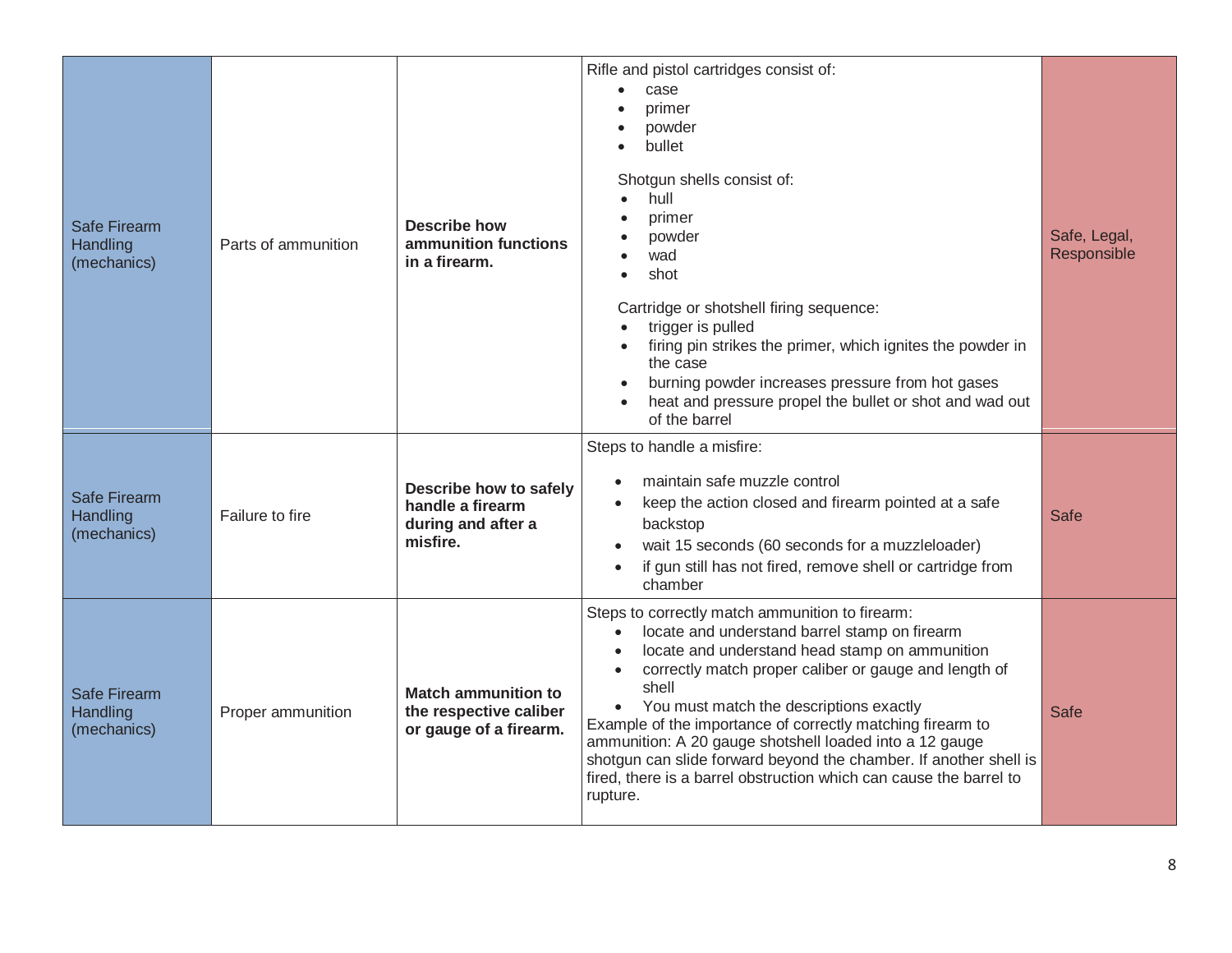| <b>Safe Firearm</b><br>Handling<br>(mechanics) | Loading and unloading<br>firearms | Show how to load and<br>unload common<br>modern firearm<br>actions. | Loading sequence:<br>Point the muzzle in safe direction<br>$\bullet$<br>If possible, engage the safety<br>$\bullet$<br>Keep finger off the trigger and outside the trigger guard<br>Open the action<br>$\bullet$<br>Load the correct ammunition into the chamber or<br>magazine<br>Close the action. The firearm is loaded<br>$\bullet$<br>Unloading sequence:<br>Point the muzzle in safe direction<br>$\bullet$<br>If possible, engage the safety<br>Keep finger off the trigger and outside the trigger guard<br>$\bullet$<br>Remove the magazine<br>$\bullet$<br>Open the action<br>$\bullet$<br>Eject cartridges if it is the only way to remove them<br>Physically and visibly check to make sure the chamber<br>and magazine are empty | Safe        |
|------------------------------------------------|-----------------------------------|---------------------------------------------------------------------|-----------------------------------------------------------------------------------------------------------------------------------------------------------------------------------------------------------------------------------------------------------------------------------------------------------------------------------------------------------------------------------------------------------------------------------------------------------------------------------------------------------------------------------------------------------------------------------------------------------------------------------------------------------------------------------------------------------------------------------------------|-------------|
| Safe Firearm<br>Handling                       | Passing firearms safely           | Show how to transfer<br>a firearm from one<br>hunter to another.    | Basic rules for passing a firearm to another person:<br>Keep the firearm pointed in a safe direction<br>$\bullet$<br>Unload the firearm with your back toward the other<br>person<br>Engage the safety<br>$\bullet$<br>With the action open, check the chamber and magazine<br>$\bullet$<br>to be sure there is no ammunition<br>With the action open, allow the recipient to verify that<br>$\bullet$<br>there is no ammunition in the chamber or magazine<br>Allow the recipient to grasp the firearm securely<br>$\bullet$<br>Maintain your grip until the recipient acknowledges a<br>$\bullet$<br>secure hold by saying "Thank you" or "I got it"                                                                                        | <b>Safe</b> |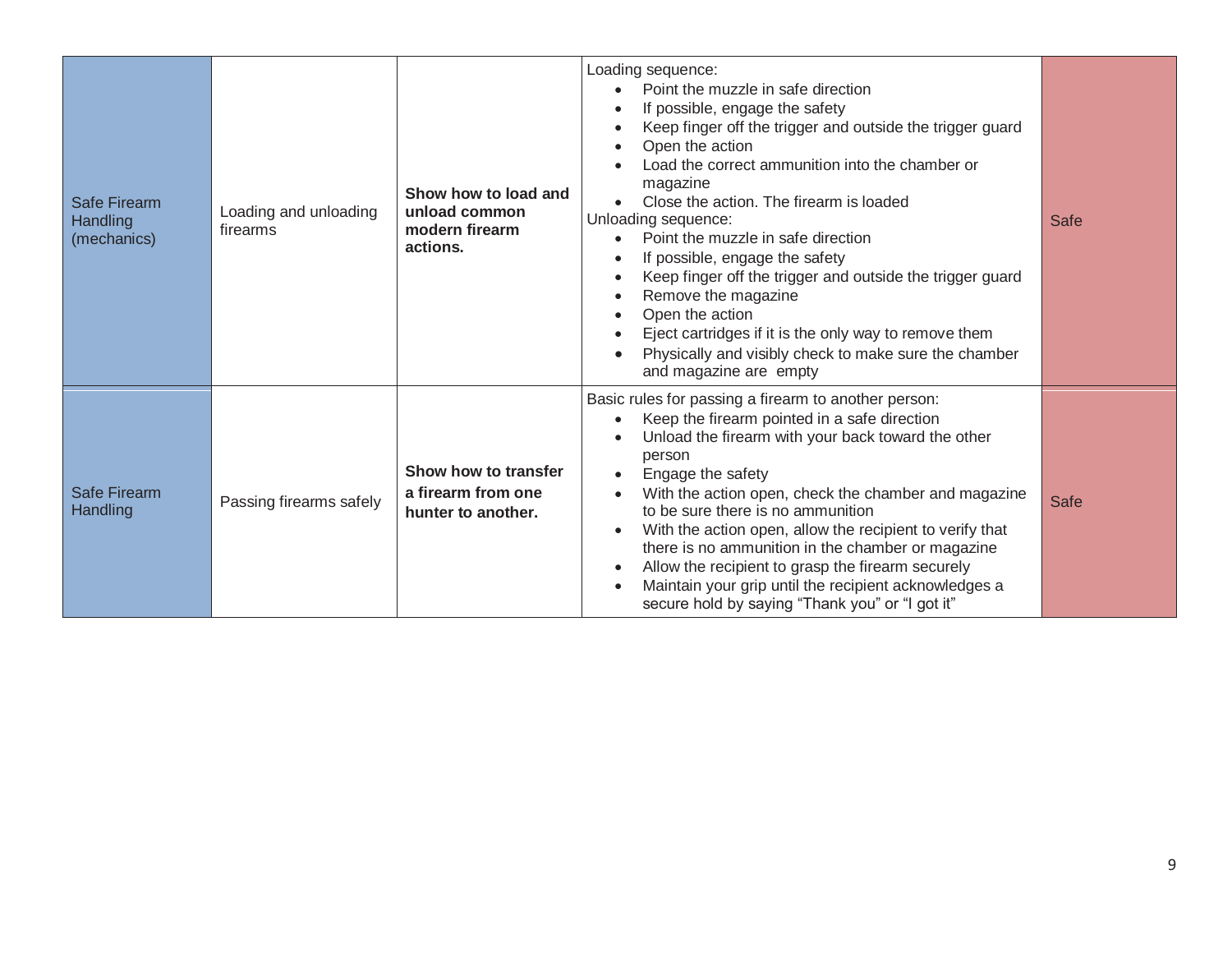| Safe Firearm<br>Handling<br>(mechanics)        | Shooting skill         | <b>Explain the</b><br>fundamentals of rifle<br>marksmanship or<br>shotgun shooting. | Shooters should determine and use their dominant eye for<br>shooting. Fundamentals of rifle marksmanship are:<br>proper shooting position(s) (benchrest, prone, kneeling,<br>sitting, standing)<br>sight alignment<br>sight picture<br>breath control<br>trigger squeeze<br>follow through<br>Fundamentals of accurate shotgun shooting include:<br>proper stance<br>$\bullet$<br>mounting the shotgun<br>$\bullet$<br>pointing the shotgun<br>proper lead on moving targets<br>"slapping" the trigger<br>$\bullet$<br>follow through<br>$\bullet$ | Safe,<br>Responsible |
|------------------------------------------------|------------------------|-------------------------------------------------------------------------------------|----------------------------------------------------------------------------------------------------------------------------------------------------------------------------------------------------------------------------------------------------------------------------------------------------------------------------------------------------------------------------------------------------------------------------------------------------------------------------------------------------------------------------------------------------|----------------------|
| <b>Safe Firearm</b><br>Handling<br>(mechanics) | Eye and ear protection | Explain why it is<br>important to wear eye<br>and ear protection<br>while shooting. | Firing a cartridge:<br>creates loud noise which can damage hearing<br>sends the projectile down range<br>discharges small particles of the projectile, burning gas<br>and other residue which can damage eyes<br>Wear eye and ear protection at all times when shooting                                                                                                                                                                                                                                                                            | <b>Safe</b>          |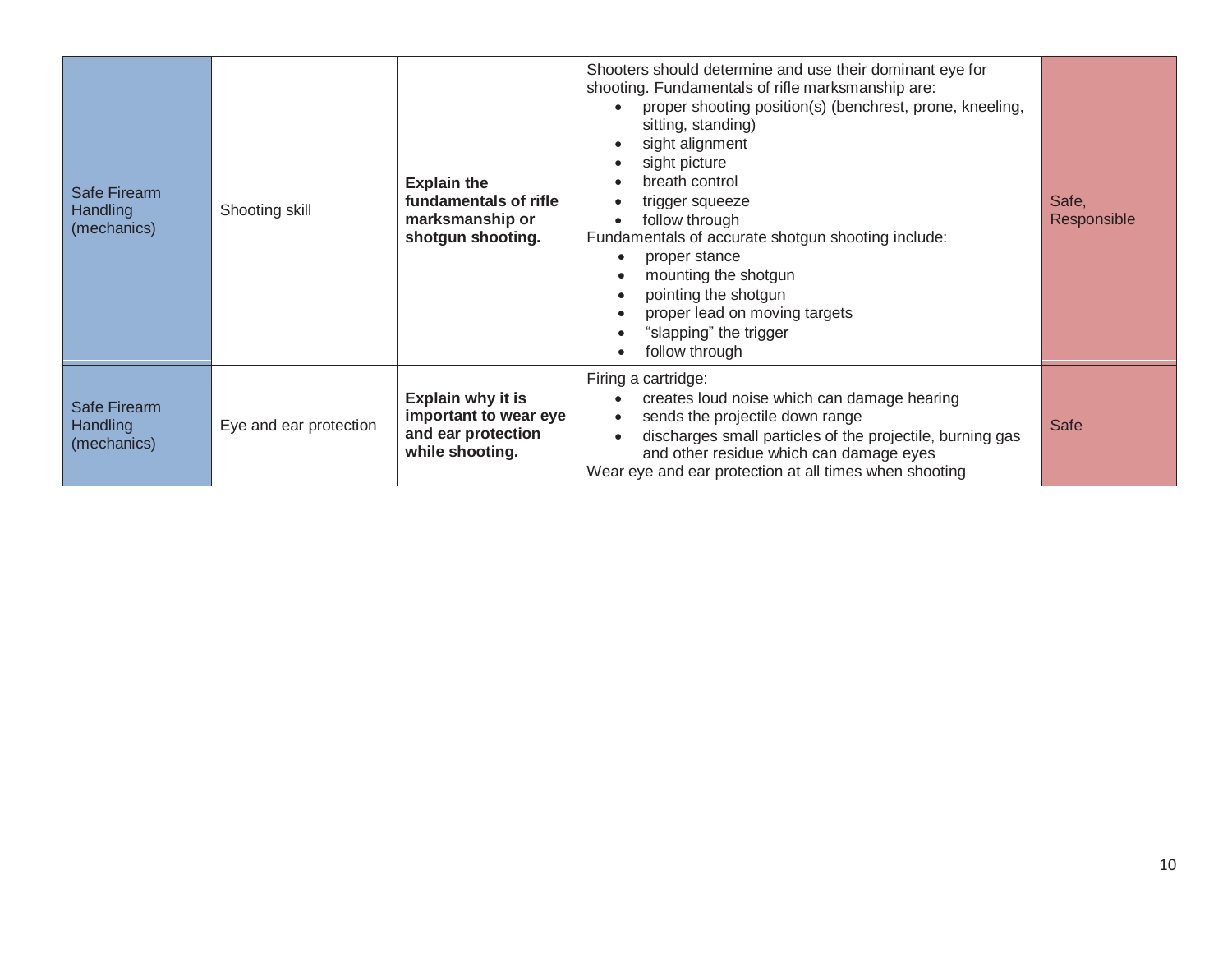| <b>Safe Firearm</b><br>Handling<br>(mechanics) | Performance<br>characteristics of<br>ammunition | <b>Describe the</b><br>differences among<br>rifle, shotgun and<br>handgun ammunition | Characteristics of cartridges and shotshells greatly affect<br>performance of projectiles. Cartridge and shotshell performance<br>depends on:<br>bullet weight<br>$\bullet$<br>shot size<br>design of the projectile<br>materials used to manufacture the projectile<br>$\bullet$<br>type and amount of gun powder<br>$\bullet$<br>Rifles and pistols usually fire a single projectile, called a bullet,<br>which is caused to spin by the rifled barrel. The spin leads to<br>greater accuracy.<br>Shotguns usually fire multiple projectiles, called shot. The<br>pattern of the shot may be tightened (brought closer together) by<br>the choke in the end of the barrel.<br>Shooter's choice of cartridge or shotshell should be based on:<br>species to be hunted<br>environment<br>hunting regulations<br>$\bullet$<br>Rifle and pistol bullets usually travel further than shotgun pellets. | Safe, Legal,<br>Responsible |
|------------------------------------------------|-------------------------------------------------|--------------------------------------------------------------------------------------|----------------------------------------------------------------------------------------------------------------------------------------------------------------------------------------------------------------------------------------------------------------------------------------------------------------------------------------------------------------------------------------------------------------------------------------------------------------------------------------------------------------------------------------------------------------------------------------------------------------------------------------------------------------------------------------------------------------------------------------------------------------------------------------------------------------------------------------------------------------------------------------------------|-----------------------------|
| Safe Firearm<br>Handling<br>(mechanics)        | Performance<br>characteristics of<br>ammunition | <b>Explain the</b><br>importance of a safe<br>backstop when taking<br>a shot.        | When shooting, a safe impact area is necessary. Backstop<br>needs to be solid enough to capture fired bullets and is<br>constructed of a material that will not allow ricochets. Also when<br>hunting the shooter must be certain that the area beyond<br>intended target is clear of any non-target objects.<br>Examples of projectile travel distances:<br>.22 bullet can travel over 1 1/2 mile<br>$\bullet$<br>centerfire bullet can travel several miles<br>$\bullet$<br>small shot can travel 200-350 yards<br>$\bullet$<br>larger shot can travel over 600 yards<br>$\bullet$<br>slugs can travel over 800 yards                                                                                                                                                                                                                                                                            | Safe, Legal,<br>Responsible |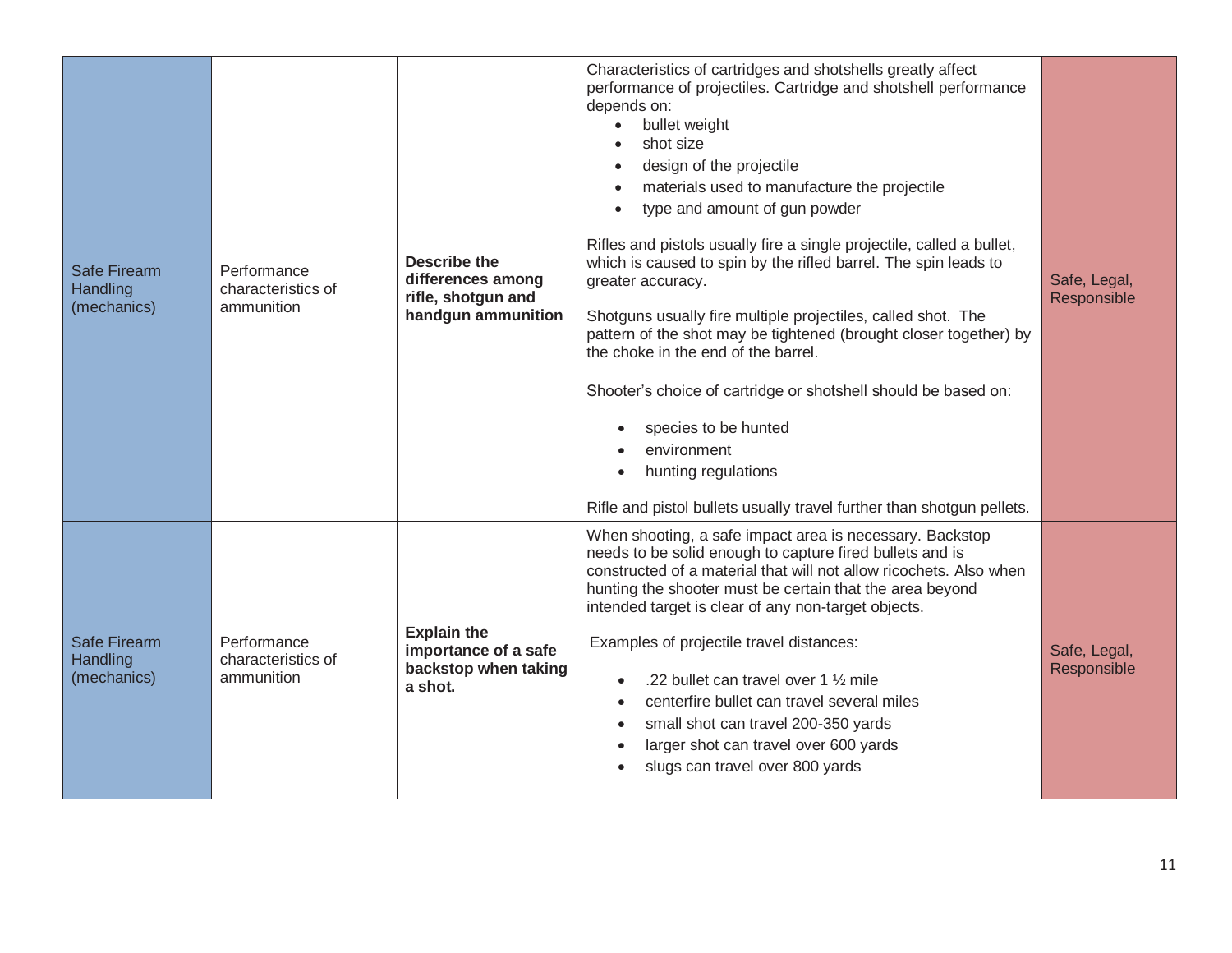| <b>Safe Firearm</b><br>Handling<br>(mechanics) | <b>Transporting firearms</b> | Describe how to make<br>a firearm safe for<br>transport in a vehicle,<br>watercraft, or<br>ATV/UTV. | When transporting a firearm in a vehicle, boat, or on a horse,<br>snowmobile or ATV/UTV, firearms should:<br>have the safety engaged<br>$\bullet$<br>be completely unloaded<br>have the magazine removed<br>be cased                                                                                                                                                                                                                                                                                                                                                                                                                                                                                                                                                                                                                                          | Safe, Legal |
|------------------------------------------------|------------------------------|-----------------------------------------------------------------------------------------------------|---------------------------------------------------------------------------------------------------------------------------------------------------------------------------------------------------------------------------------------------------------------------------------------------------------------------------------------------------------------------------------------------------------------------------------------------------------------------------------------------------------------------------------------------------------------------------------------------------------------------------------------------------------------------------------------------------------------------------------------------------------------------------------------------------------------------------------------------------------------|-------------|
| <b>Safe Firearm</b><br>Handling<br>(mechanics) | <b>Cleaning firearms</b>     | List the steps to safely<br>clean a firearm.                                                        | Cleaning firearms ensures safe, proper function of the action and<br>performance of the ammunition. Steps for cleaning a firearm:<br>safely unload the firearm<br>$\bullet$<br>remove all ammunition from the cleaning area<br>use cloth and gun cleaning solvents to remove dirt,<br>powder residue, skin oils and moisture from all metal<br>parts of the firearm, including the action<br>use cleaning rods, brushes, patches and solvent to clean<br>the bore<br>dissemble the firearm for more thorough cleaning<br>apply a coating of gun oil to protect the firearm from rust                                                                                                                                                                                                                                                                          | <b>Safe</b> |
| <b>Safe Firearm</b><br>Handling<br>(mechanics) | Storing firearms             | Describe how to safely<br>store firearms and<br>ammunition.                                         | Safety precautions for firearm storage:<br>firearms should be unloaded when stored<br>firearms should be stored so that unauthorized persons<br>cannot access them<br>Preferred conditions for firearm storage:<br>Store firearms in a locked cabinet or safe<br>Store firearms and ammunition separately<br>$\bullet$<br>Control of firearms when not in storage:<br>A hunter must maintain physical control of firearms<br>$\bullet$<br>whenever they are not in storage to prevent unauthorized<br>use. This could mean being physically present, using gun<br>locking mechanisms or locking the firearms in a vehicle.<br>Firearms should be unloaded except when actually<br>$\bullet$<br>hunting. This includes in a home, yard or vehicle.<br>Family members should be taught what to do if they find<br>a firearm which has not been properly stored. | Safe        |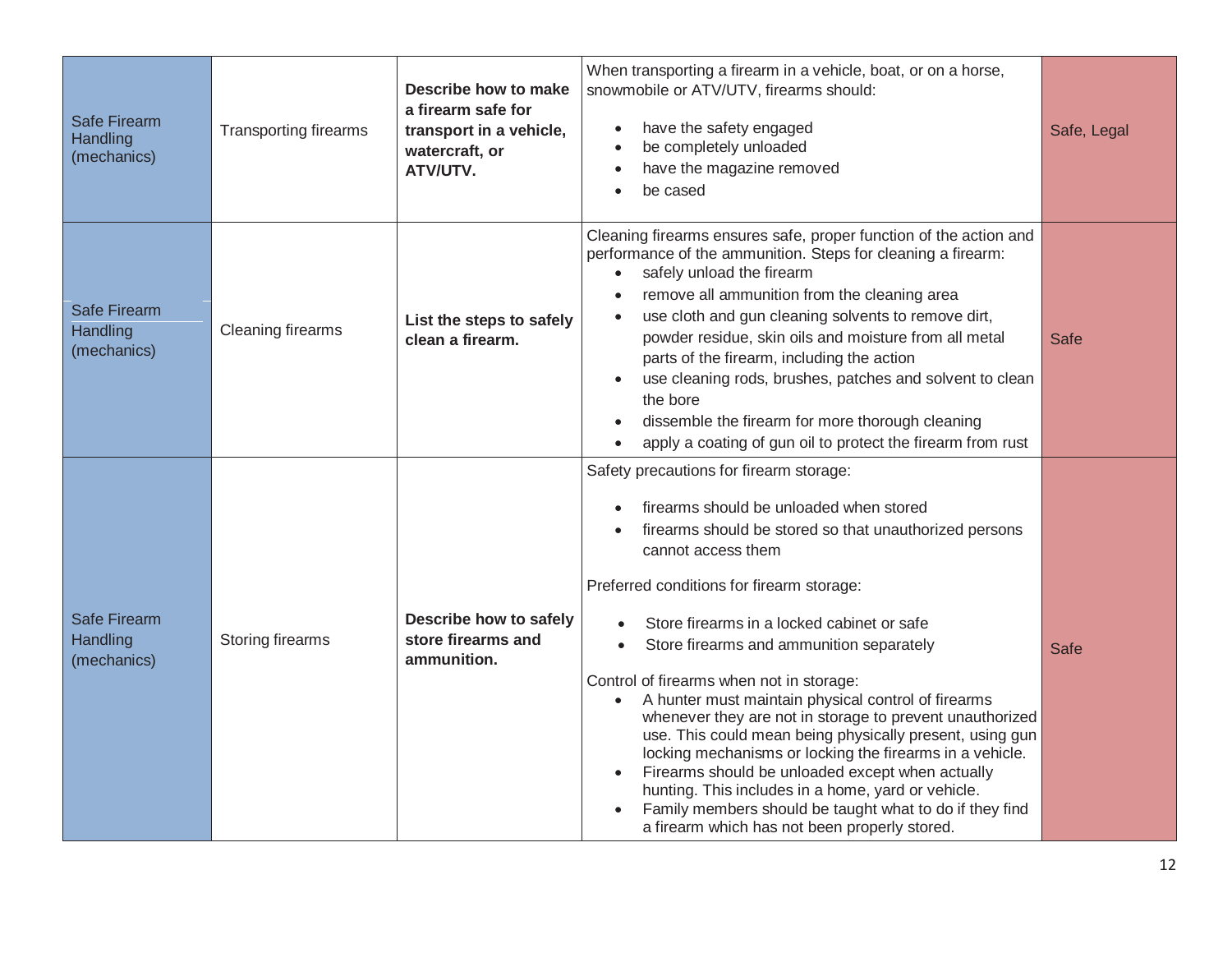#### **3. SAFE FIREARM FIELD PRACTICES**

| <b>Curricula</b><br><b>Category</b>      | <b>Subtopic</b>                            | <b>Learning Objective(s)</b><br>The Student will be able<br>to:                       | <b>Specific Content</b>                                                                                                                                                                                                                                                                                                                                                                                                                                                                                                                                                                                                                                                                               | <b>Outcome</b><br>Intended to<br><b>Impact</b> |
|------------------------------------------|--------------------------------------------|---------------------------------------------------------------------------------------|-------------------------------------------------------------------------------------------------------------------------------------------------------------------------------------------------------------------------------------------------------------------------------------------------------------------------------------------------------------------------------------------------------------------------------------------------------------------------------------------------------------------------------------------------------------------------------------------------------------------------------------------------------------------------------------------------------|------------------------------------------------|
| Safe Firearm<br><b>Field Practices</b>   | Handling firearms in<br>hunting situations | Describe how to make a<br>firearm safe when<br>entering or exiting a<br>ground blind. | When entering or exiting a blind:<br>keep muzzle(s) pointed in a safe direction<br>safely unload the firearm(s) and engage the safety                                                                                                                                                                                                                                                                                                                                                                                                                                                                                                                                                                 | <b>Safe</b>                                    |
| <b>Firearm Field</b><br><b>Practices</b> | Proper field carries                       | Choose safe firearm<br>carry methods while<br>hunting alone and with<br>others.       | Methods of carry include:<br>sling carry<br>trail carry<br>cradle carry<br>elbow or side carry<br>shoulder carry<br>two-handed or "ready" carry<br>When choosing a carry method, you must consider muzzle<br>control. Never allow your muzzle to be pointed at anyone.<br>Weather or terrain may limit your choices. Also keep your<br>finger off the trigger and keep the safety "on". Two-handed or<br>ready carry is the best carry for control of the muzzle and it<br>allows the hunter to get into shooting position quickly. In case<br>of a fall, the two-hand ready carry allows a hunter<br>better control of the firearm with both hands<br>to keep the muzzle pointed in a safe direction | <b>Safe</b>                                    |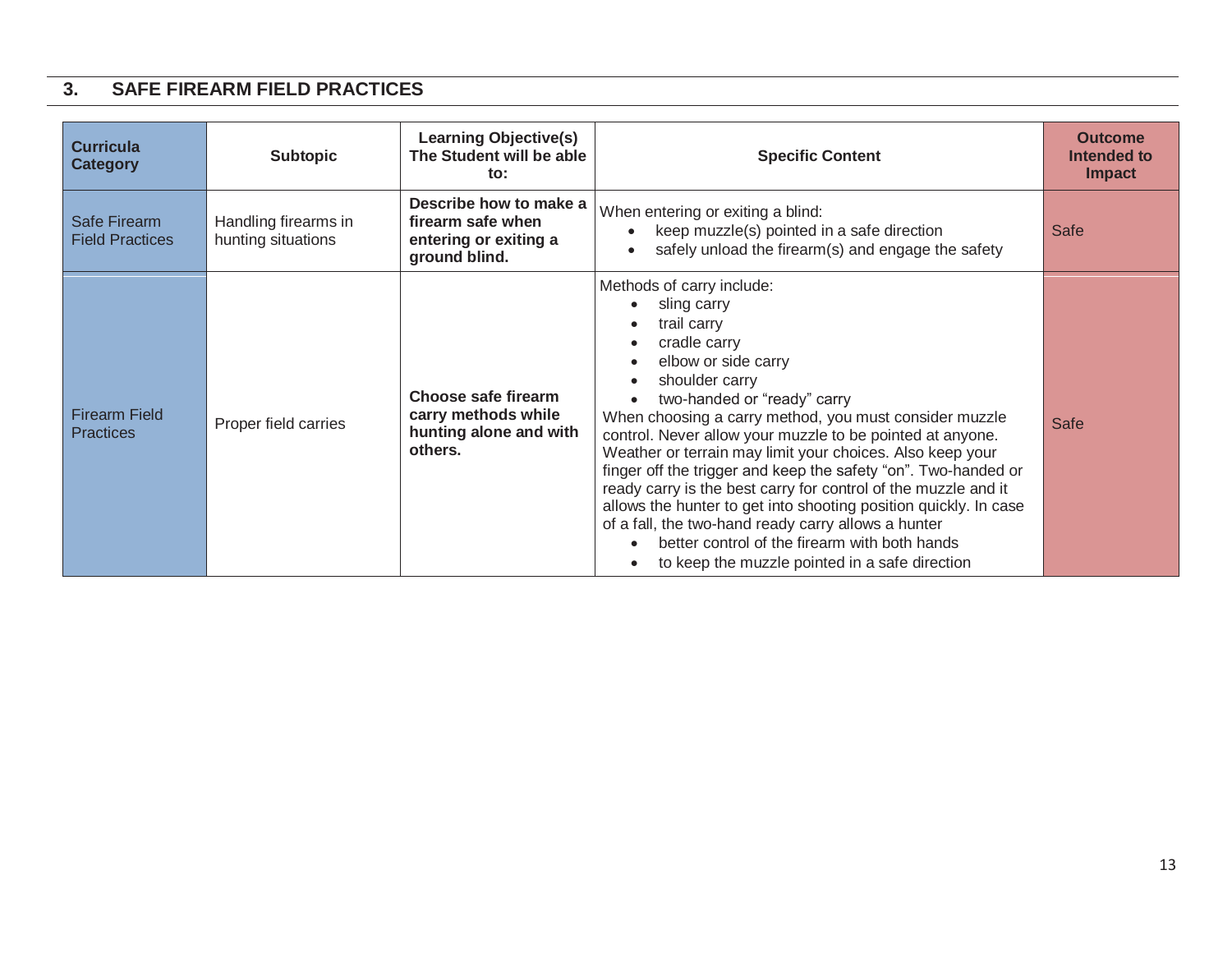| <b>Safe Firearm</b><br><b>Field Practices</b> | Safe zones of fire                         | Apply the concept of<br>safe zone of fire while<br>hunting in groups.                             | A safe zone of fire is:<br>an area into which the hunter may safely shoot<br>$\bullet$<br>an area where no persons, houses, outbuildings or<br>$\bullet$<br>domestic animals are in range<br>When hunting with one or two partners:<br>each hunter's zone of fire is the area that extends in a<br>45° angle directly in front of the hunter<br>Hunters must walk abreast<br>A hunter must never swing or shoot outside the safe<br>zone of fire<br>Hunters must not move away from an established<br>$\bullet$<br>"stand" location without notifying all other hunters in<br>the group<br>Changing location will change the safe zone of fire for<br>not only that hunter but for the rest of the hunting party | <b>Safe</b>          |
|-----------------------------------------------|--------------------------------------------|---------------------------------------------------------------------------------------------------|------------------------------------------------------------------------------------------------------------------------------------------------------------------------------------------------------------------------------------------------------------------------------------------------------------------------------------------------------------------------------------------------------------------------------------------------------------------------------------------------------------------------------------------------------------------------------------------------------------------------------------------------------------------------------------------------------------------|----------------------|
| Safe Firearm<br><b>Field Practices</b>        | Handling firearms in<br>hunting situations | <b>Choose the proper</b><br>response when<br>presented with<br>safe/unsafe shot<br>opportunities. | Before taking a shot the hunter must always:<br>be sure of the target. Positive identification of the<br>$\bullet$<br>target eliminates "mistaken for game" incidents<br>be sure of what lies in front of and beyond the target.<br>Being sure of a safe backstop means that the projectile<br>cannot hit an unintended target<br>Also, never shoot at sky-lined animals or animals out of range.<br>Extreme caution should be used when shooting at running or<br>fast-moving game. Shoot only within your zone of fire. Do not<br>shoot unless you are confident that you can make an effective<br>shot.                                                                                                       | Safe,<br>Responsible |
| <b>Safe Firearm</b><br><b>Field Practices</b> | <b>Barrel obstructions</b>                 | Determine how to clear<br>an obstruction from the<br>barrel of a firearm.                         | For clearing obstructions in a firearm:<br>always point the muzzle in a safe direction<br>open the action<br>make certain that the chamber and magazine are<br>unloaded<br>check for obstructions by looking from the breech<br>$\bullet$<br>toward the muzzle, if possible<br>alternatively, check from the breech using a tool, such<br>as a barrel light<br>Clear the obstruction using a cleaning rod                                                                                                                                                                                                                                                                                                        | <b>Safe</b>          |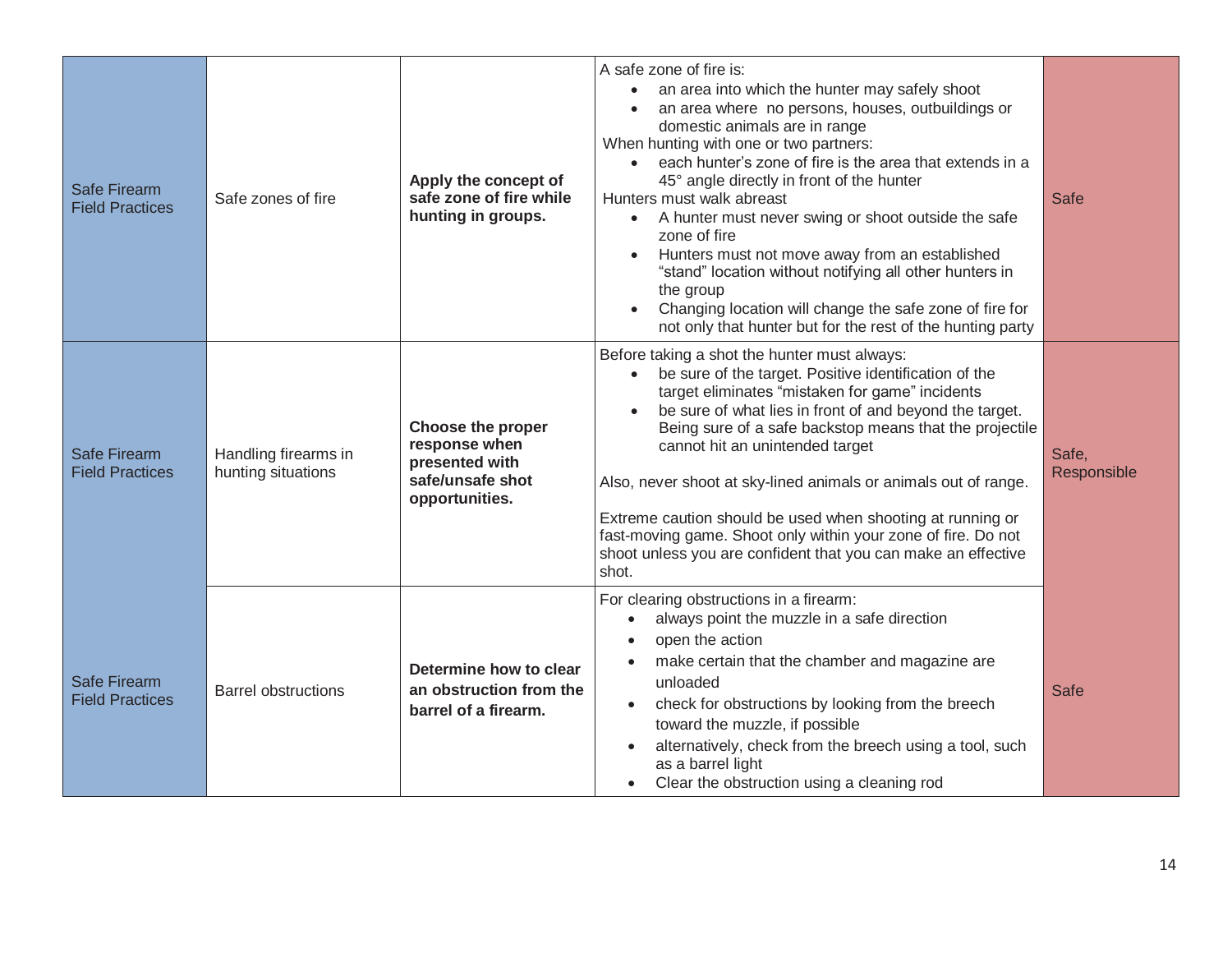| <b>Hunter Field</b><br><b>Safety</b> | <b>Elevated stands</b>                          | Identify the causes of<br>falls from an elevated<br>stand.                                                                    | The number one cause of injury or death when using elevated<br>stands is falls. Falls from elevated stands are caused by<br>errors in the placement and use of equipment<br>$\bullet$<br>errors made while climbing into or out of the stand<br>$\bullet$<br>Falls may also be caused by equipment damage due to:<br>weathering or stress<br>$\bullet$<br>insufficient familiarity with the equipment<br>$\bullet$<br>weather<br>$\bullet$                                                                                                                                                                                          | <b>Safe</b> |
|--------------------------------------|-------------------------------------------------|-------------------------------------------------------------------------------------------------------------------------------|-------------------------------------------------------------------------------------------------------------------------------------------------------------------------------------------------------------------------------------------------------------------------------------------------------------------------------------------------------------------------------------------------------------------------------------------------------------------------------------------------------------------------------------------------------------------------------------------------------------------------------------|-------------|
| <b>Hunter Field</b><br><b>Safety</b> | <b>Elevated stands</b>                          | <b>Identify safe practices</b><br>for hunting from an<br>elevated stand.                                                      | Always use caution when off the ground. Stay attached with a<br>full body harness/fall arrest system (FBH/FAS) whenever off<br>the ground. A full body fall arrest system should include a full<br>body harness with a tether strap and lineman's belt and a<br>suspension relief system. Users should:<br>follow the manufacturer's instructions<br>$\bullet$<br>practice at ground level before climbing<br>$\bullet$<br>inspect the stand and accessories before each use<br>$\bullet$<br>use three points of contact when climbing<br>$\bullet$<br>use a haul line to pull up firearms, bows or other<br>$\bullet$<br>equipment | Safe        |
| <b>Hunter Field</b><br><b>Safety</b> | Full Body Harness/Fall<br><b>Arrest Systems</b> | <b>Explain how the fall</b><br>arrest system/full body<br>harness is essential for<br>reducing the risk of<br>serious injury. | A properly used full body harness/fall arrest system (FBH/FAS):<br>prevents the wearer from falling to the ground<br>$\bullet$<br>has a shock absorbing feature built into the tether<br>$\bullet$<br>includes suspension relief to avoid suspension trauma<br>$\bullet$<br>allows the wearer to re-enter the treestand<br>$\bullet$<br>Some systems allow a safe and gradual descent to the ground<br>in the event that it is not possible to re-enter the stand                                                                                                                                                                   | <b>Safe</b> |
| <b>Hunter Field</b><br><b>Safety</b> | Full Body Harness/Fall<br><b>Arrest Systems</b> | <b>Describe how to</b><br>recover from a tree-<br>stand fall.                                                                 | Do not panic-the full body harness/fall arrest system<br>$\bullet$<br>(FBH/FAS) will hold you<br>Signal for help<br>$\bullet$<br>Recover and get back on the platform as quickly as<br>possible<br>Take action to avoid suspension trauma if you cannot<br>quickly get back on the platform or the ground. Your<br>FAS/FBH should have a suspension relief strap, step<br>into the loop and stand up to relieve pressure caused<br>by the leg straps. If you do not have a suspension relief<br>strap, keep moving your legs.                                                                                                       | <b>Safe</b> |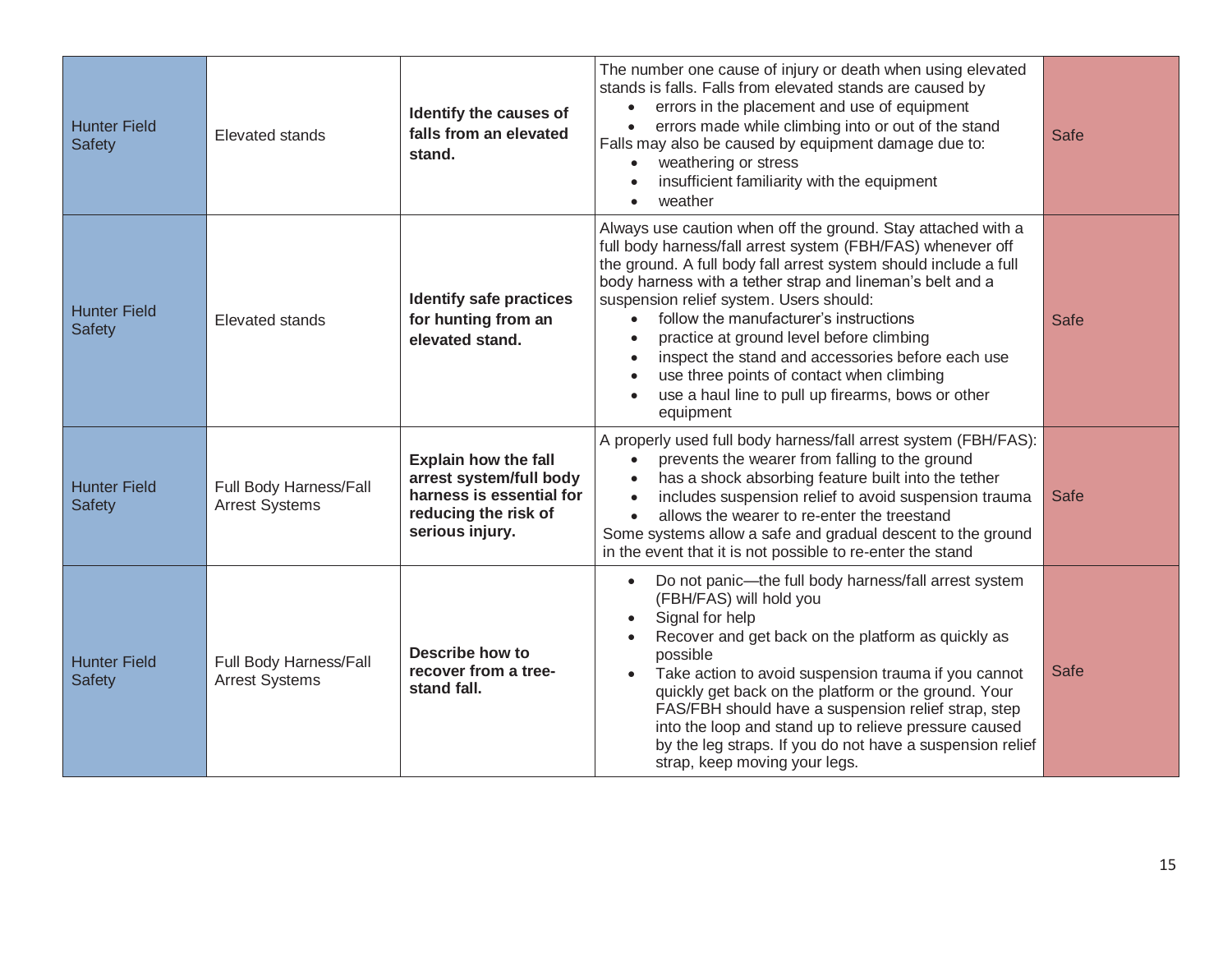| Safe Firearm<br><b>Field Practices</b>   | Crossing obstacles                    | Show how to cross an<br>obstacle or hazardous<br>terrain when hunting<br>alone and with others.                   | To safely unload a firearm:<br>Keep the muzzle pointed in a safe direction at all times<br>$\bullet$<br>Engage the safety and unload<br>Keep the action open<br>$\bullet$<br>When crossing fences, logs and other obstacles alone:<br>Safely unload the firearm<br>$\bullet$<br>cover the muzzle<br>$\bullet$<br>place the firearm on the opposite side of the obstacle<br>cross the obstacle (near a post if crossing a fence)<br>retrieve the firearm<br>check the barrel for obstructions before loading and<br>continuing the hunt<br>When crossing obstacles with one or more hunting partners:<br>safely unload all firearms while standing back to back<br>$\bullet$<br>the first hunter hands his/her firearm to the second<br>hunter<br>the second hunter visually confirms that both firearms<br>$\bullet$<br>are unloaded and that the actions are open and<br>verbally confirms control of both firearms by saying "I<br>got it" or "Thank you"<br>the first hunter crosses the obstacle (near a post if<br>crossing a fence)<br>the second hunter passes both firearms over the<br>obstacle to the first hunter using visual and verbal<br>confirmations<br>the second hunter crosses the obstacle (near a post if<br>crossing a fence) and retrieves his or her firearm using<br>visual and verbal confirmations<br>both hunters stand back to back to reload, before<br>continuing the hunt | Safe                        |
|------------------------------------------|---------------------------------------|-------------------------------------------------------------------------------------------------------------------|------------------------------------------------------------------------------------------------------------------------------------------------------------------------------------------------------------------------------------------------------------------------------------------------------------------------------------------------------------------------------------------------------------------------------------------------------------------------------------------------------------------------------------------------------------------------------------------------------------------------------------------------------------------------------------------------------------------------------------------------------------------------------------------------------------------------------------------------------------------------------------------------------------------------------------------------------------------------------------------------------------------------------------------------------------------------------------------------------------------------------------------------------------------------------------------------------------------------------------------------------------------------------------------------------------------------------------------------------------------------------------------------------------|-----------------------------|
| <b>Hunter's Best</b><br><b>Practices</b> | Hunter orange                         | <b>Explain the importance</b><br>of wearing hunter<br>orange to prevent<br>hunting-related<br>shooting incidents. | Wearing hunter orange allows an individual to be more easily<br>seen and identified as a human. Wearing hunter orange<br>prevents hunting-related shooting incidents. Most states require<br>hunters to wear hunter orange clothing for certain hunting<br>activities                                                                                                                                                                                                                                                                                                                                                                                                                                                                                                                                                                                                                                                                                                                                                                                                                                                                                                                                                                                                                                                                                                                                      | Safe, Legal                 |
| Hunter's Best<br><b>Practices</b>        | Avoid alcohol and drug<br>consumption | Identify reasons for<br>avoiding alcohol and<br>drug consumption prior<br>to and during the hunt.                 | Alcohol and drug consumption prior to and while hunting can<br>impair a hunter's motor skills and judgment, leading to serious<br>injuries or death                                                                                                                                                                                                                                                                                                                                                                                                                                                                                                                                                                                                                                                                                                                                                                                                                                                                                                                                                                                                                                                                                                                                                                                                                                                        | Safe, Legal,<br>Responsible |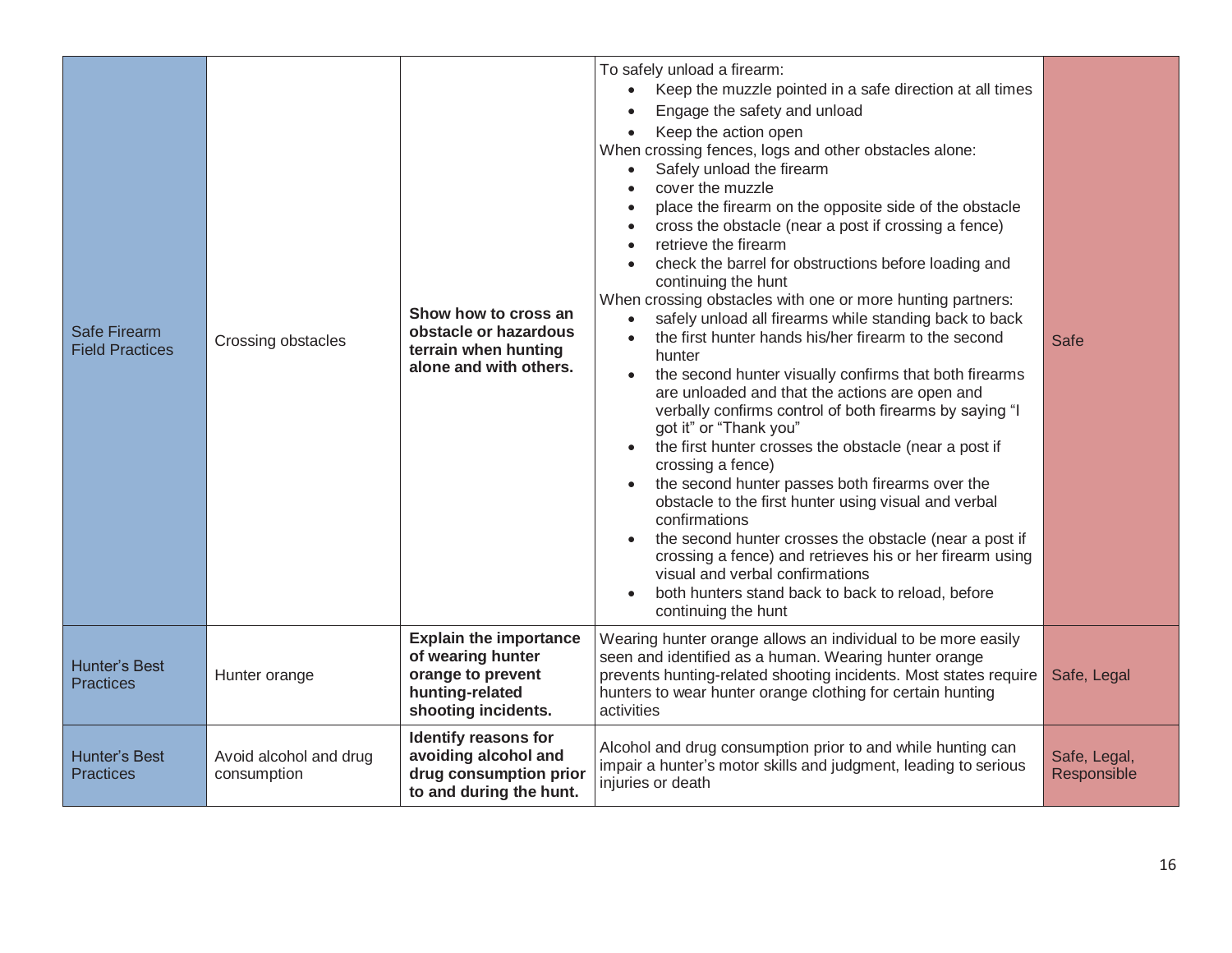| Hunter's Best<br><b>Practices</b>        | Outdoor preparedness                                  | <b>Identify items that</b><br>should be included in<br>every survival kit.                            | Every survival kit should include:<br>fire building device<br>method of procuring safe water for drinking<br>personal first aid kit<br>signaling device, material for shelter construction<br>map & compass<br>emergency food<br>Additional Items will vary based on hunting conditions and<br>personal preferences                                                                                                      | Safe,<br>Responsible |
|------------------------------------------|-------------------------------------------------------|-------------------------------------------------------------------------------------------------------|--------------------------------------------------------------------------------------------------------------------------------------------------------------------------------------------------------------------------------------------------------------------------------------------------------------------------------------------------------------------------------------------------------------------------|----------------------|
| <b>Hunter's Best</b><br><b>Practices</b> | Outdoor preparedness                                  | Describe the essential<br>steps necessary to<br>survive an emergency<br>situation in the<br>outdoors. | During an emergency situation a hunter should:<br>Stop-remain calm and analyze situation<br>Think-what should I do now<br>Observe-survey terrain and look for familiar land<br>marks<br>Plan—what's the next best course of action<br>$\bullet$<br>A hunter should remember and follow the STOP principle.                                                                                                               | Safe,<br>Responsible |
| <b>Hunter's Best</b><br><b>Practices</b> | <b>Outdoor Preparedness-</b><br>Prepare a hunt plan   | Identify reasons for<br>preparing and following<br>a hunt plan.                                       | A hunter should prepare and follow a hunt plan in case of<br>becoming:<br>lost<br>sick<br>injured<br>$\bullet$<br>A hunter should leave the hunt plan:<br>with a friend or family member so that searchers will<br>$\bullet$<br>know where to find the hunter<br>A hunter should prepare and follow a plan when hunting in<br>groups to prevent accidental shootings. A well-planned hunt is<br>usually more successful. | Safe,<br>Responsible |
| <b>Hunter's Best</b><br><b>Practices</b> | <b>Outdoor Preparedness-</b><br>Physical conditioning | <b>Explain the importance</b><br>of personal<br>preparedness when<br>outdoors.                        | Preparation is important for reducing the likelihood of serious<br>emergencies while hunting. Staying in shape can prevent<br>exhaustion and heart attacks. Carrying medication for known<br>medical conditions allows immediate treatment in the field.<br>Proper clothing and a survival kit can be used to reduce the<br>effects of harsh weather conditions.                                                         | Safe,<br>Responsible |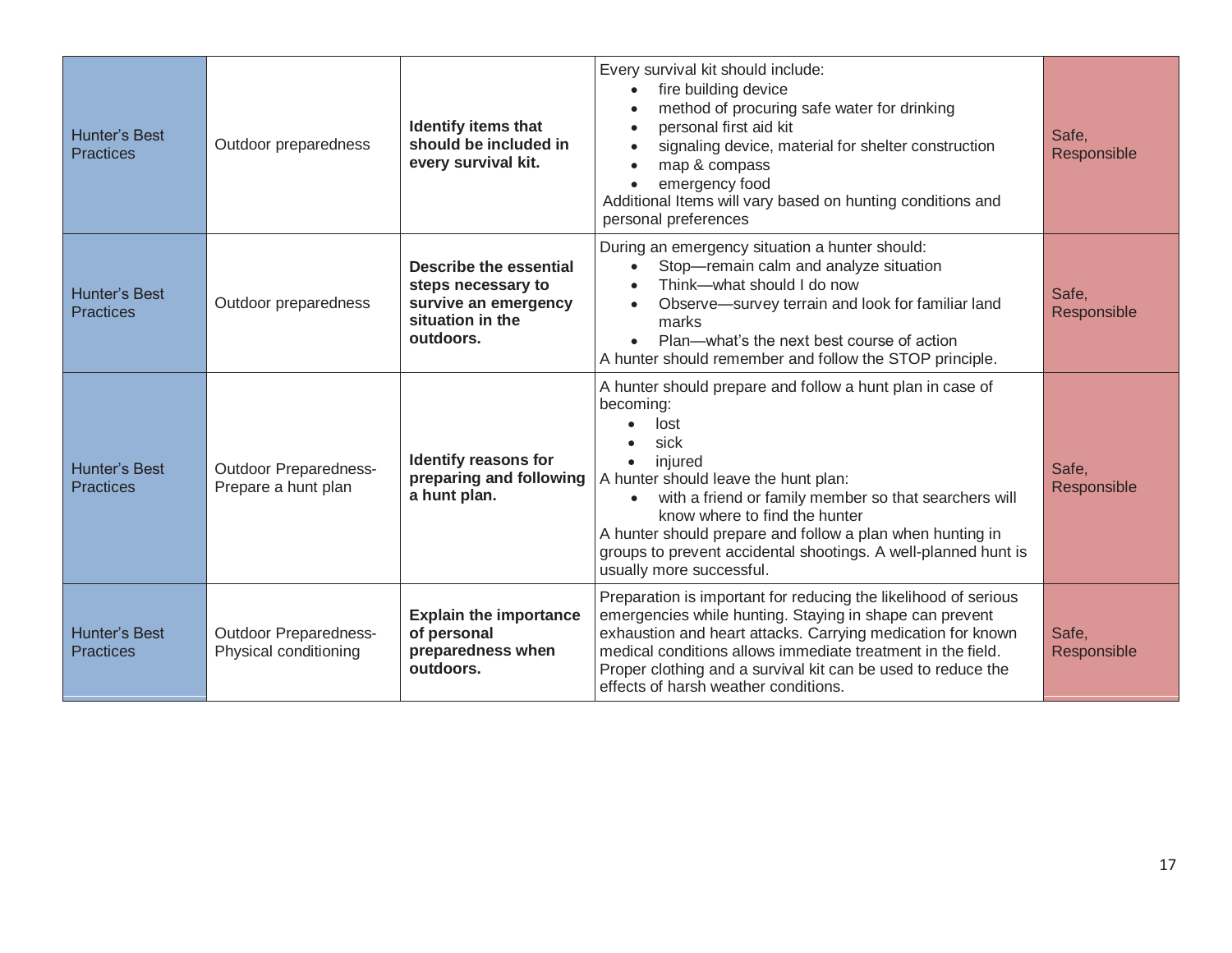| <b>Hunter's Best</b><br><b>Practices</b> | Outdoor preparedness | Identify causes,<br>symptoms and<br>treatments of<br>hypothermia and heat<br>exhaustion.                 | Hypothermia is a decrease in the body's core temperature<br>caused by cold, wind and wet conditions. Signs and symptoms<br>of hypothermia are:<br>mild hypothermia: uncontrollable shivering<br>$\bullet$<br>more severe hypothermia: confusion and lack of<br>judgment<br>To treat hypothermia: remove the victim from cold, windy and<br>wet conditions and:<br>re-warm gradually<br>$\bullet$<br>get medical help if severe<br>Heat exhaustion is caused by:<br>excessive heat<br>dehydration<br>Signs and symptoms of heat exhaustion include:<br>cool, clammy, pale skin<br>$\bullet$<br>dry mouth<br>fatigue<br>weakness<br>dizziness<br>headache<br>nausea<br>To treat heat exhaustion:<br>move victim to a cool or shady place<br>provide water or sports drinks<br>keep victim inactive<br>seek medical attention if severe | Safe,<br>Responsible |
|------------------------------------------|----------------------|----------------------------------------------------------------------------------------------------------|--------------------------------------------------------------------------------------------------------------------------------------------------------------------------------------------------------------------------------------------------------------------------------------------------------------------------------------------------------------------------------------------------------------------------------------------------------------------------------------------------------------------------------------------------------------------------------------------------------------------------------------------------------------------------------------------------------------------------------------------------------------------------------------------------------------------------------------|----------------------|
| <b>Hunter's Best</b><br><b>Practices</b> | Outdoor preparedness | State the importance of<br>wearing a personal<br>flotation device (PFD)<br>when hunting on the<br>water. | A personal flotation device (PFD) is worn to:<br>keep the individual afloat in water<br>$\bullet$<br>prevent drowning<br>delay the onset of hypothermia<br>$\bullet$                                                                                                                                                                                                                                                                                                                                                                                                                                                                                                                                                                                                                                                                 | Safe,<br>Responsible |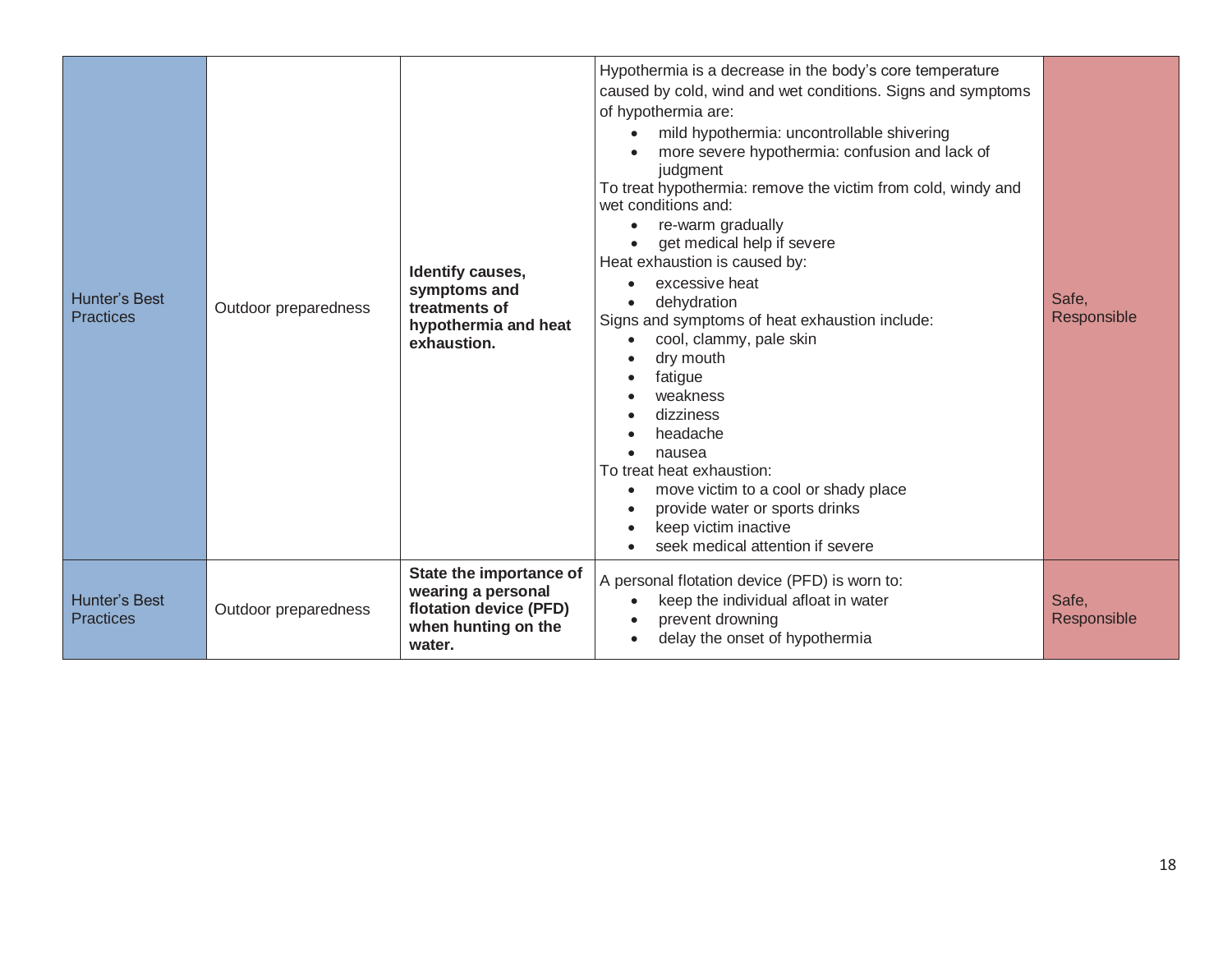| First aid skills are necessary for treating life threatening<br>emergencies while hunting, such as:<br>heart attacks<br>drowning<br>State the importance of<br>broken bones<br>Safe.<br>Hunter's Best<br>first-aid training for<br>Outdoor preparedness<br><b>Practices</b><br>Responsible<br>cuts and bleeding<br>hunters.<br>tree stand falls<br>burns<br>snakebites<br>Other issues may be specific to individual jurisdictions |  |
|------------------------------------------------------------------------------------------------------------------------------------------------------------------------------------------------------------------------------------------------------------------------------------------------------------------------------------------------------------------------------------------------------------------------------------|--|
|------------------------------------------------------------------------------------------------------------------------------------------------------------------------------------------------------------------------------------------------------------------------------------------------------------------------------------------------------------------------------------------------------------------------------------|--|

### **4. HUNTING LAWS, REGULATIONS AND WILDLIFE IDENDIFICATION**

| <b>Curricula</b><br><b>Category</b> | <b>Subtopic</b>                                                                                    | <b>Learning Objective(s)</b><br>The Student will be<br>able to:                          | <b>Specific Content</b>                                                                                                                                                                                                                                                                                                                                                                                                                                                                                                                   | <b>Outcome</b><br>Intended to<br><b>Impact</b> |
|-------------------------------------|----------------------------------------------------------------------------------------------------|------------------------------------------------------------------------------------------|-------------------------------------------------------------------------------------------------------------------------------------------------------------------------------------------------------------------------------------------------------------------------------------------------------------------------------------------------------------------------------------------------------------------------------------------------------------------------------------------------------------------------------------------|------------------------------------------------|
| Hunting<br><b>Regulations</b>       | The reasons for hunting<br>laws and regulations;<br>entities responsible for<br>regulating hunting | <b>Explain why hunting</b><br>laws and regulations<br>are important.                     | Hunting laws and regulations have been enacted to:<br>protect people and property<br>protect wildlife populations<br>ensure fair chase<br>ensure a fair distribution of game                                                                                                                                                                                                                                                                                                                                                              | Legal,<br>Responsible                          |
| Wildlife<br>Identification          | Wildlife identification<br>skills for hunters                                                      | <b>Explain the</b><br>importance of wildlife<br>identification skills for<br>hunting.    | Correct identification of wildlife species can:<br>prevent unintentional killing of non-target wildlife<br>prevent accidental shootings during which people are<br>$\bullet$<br>"mistaken for game"                                                                                                                                                                                                                                                                                                                                       | Safe, Legal,<br>Responsible                    |
| Hunting<br><b>Regulations</b>       | Use resources for find<br>current hunting<br>regulations.                                          | Locate information<br>regarding hunting<br>regulations by using<br>an official resource. | Resources for hunting regulation, places to hunt, and species-<br>specific information include:<br>official state publications<br>wildlife agency websites<br>hunting access guides or booklets<br>mapping software<br>contact with agency personnel<br>These resources provide information regarding:<br>how to obtain a license<br>hunting season dates and hours<br>hunting Implements - legal means and methods<br>hunter orange requirements<br>bag limits and other restrictions on taking game<br>permit and/or stamp requirements | Legal                                          |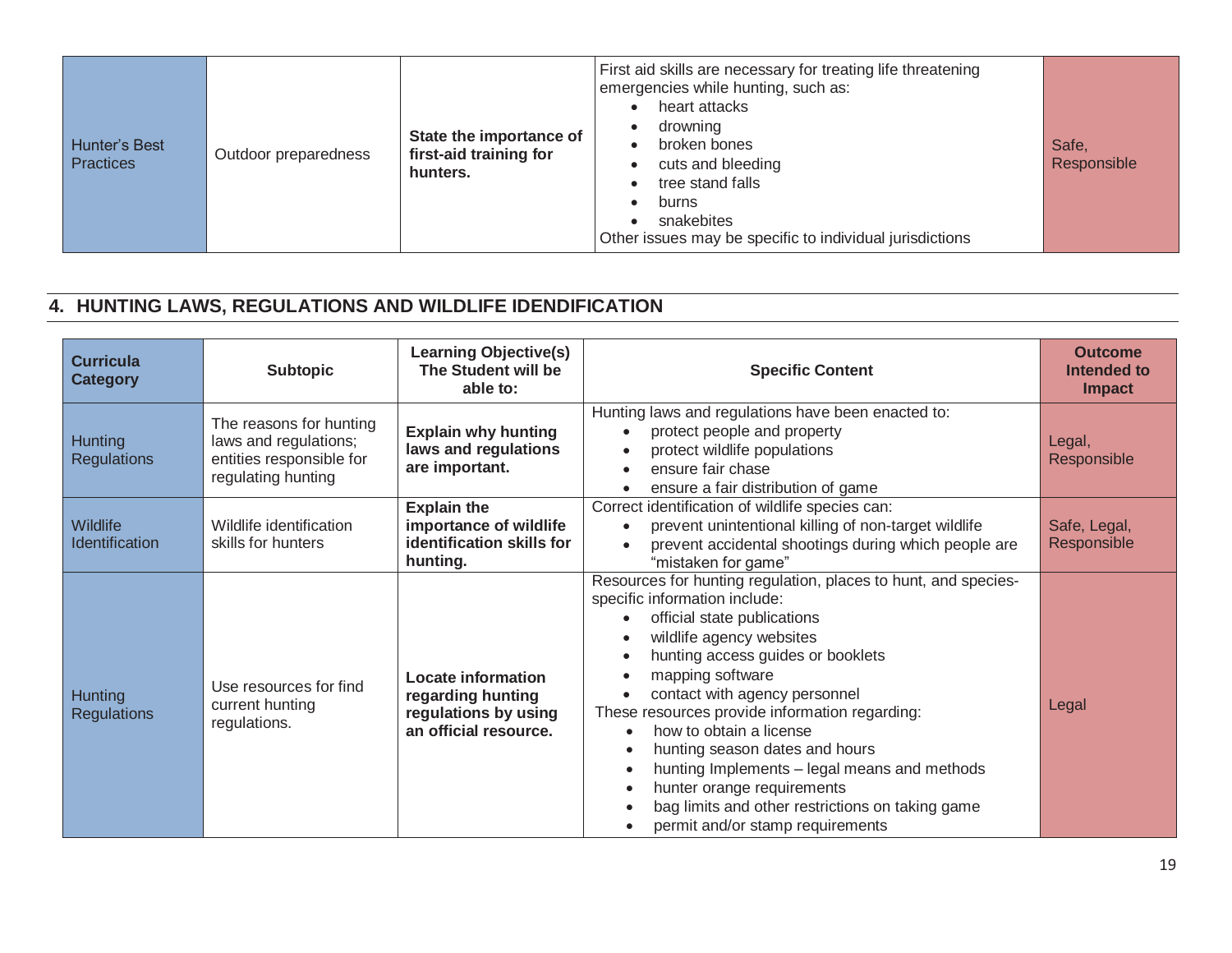|                                          |                                               |                                                                          | tagging, transporting and reporting requirements<br>trespass laws                                                                                                                                                                                                                                                                                                                                                                                                                                                                                                                                                                                                                                                                                                                                       |                             |
|------------------------------------------|-----------------------------------------------|--------------------------------------------------------------------------|---------------------------------------------------------------------------------------------------------------------------------------------------------------------------------------------------------------------------------------------------------------------------------------------------------------------------------------------------------------------------------------------------------------------------------------------------------------------------------------------------------------------------------------------------------------------------------------------------------------------------------------------------------------------------------------------------------------------------------------------------------------------------------------------------------|-----------------------------|
| <b>Wildlife</b><br><b>Identification</b> | Wildlife identification<br>skills for hunters | <b>Identify game species</b><br>and their<br>distinguishing<br>features. | Game animals are wildlife that can be hunted legally. Game<br>animals:<br>are useful, primarily for food<br>are abundant and have population levels that can be<br>sustained<br>offer a unique or traditional challenge for hunters<br>State resource agencies typically classify wildlife species into<br>several categories including Big Game, Small Game, Upland<br>Game, Migratory game birds, Furbearers, Non-game and<br>Endangered species (including Threatened and Special<br>concern. Characteristics to consider when identifying wildlife<br>General description (shape, size, color and<br>$\bullet$<br>distinguishing features)<br>Habitat and Range<br>$\bullet$<br>Behaviors such as daily activity patterns<br>$\bullet$<br>Wildlife sign such as tracks, scat and calls<br>$\bullet$ | Safe, Legal,<br>Responsible |

#### **5. PERSONAL RESPONSIBILITY AND NEXT STEPS**

| <b>Curricula</b><br><b>Category</b> | <b>Subtopic</b> | <b>Learning Objective(s)</b><br>The Student will be<br>able to: | <b>Specific Content</b> | Outcome<br>Intended to<br><b>Impact</b> |
|-------------------------------------|-----------------|-----------------------------------------------------------------|-------------------------|-----------------------------------------|
|-------------------------------------|-----------------|-----------------------------------------------------------------|-------------------------|-----------------------------------------|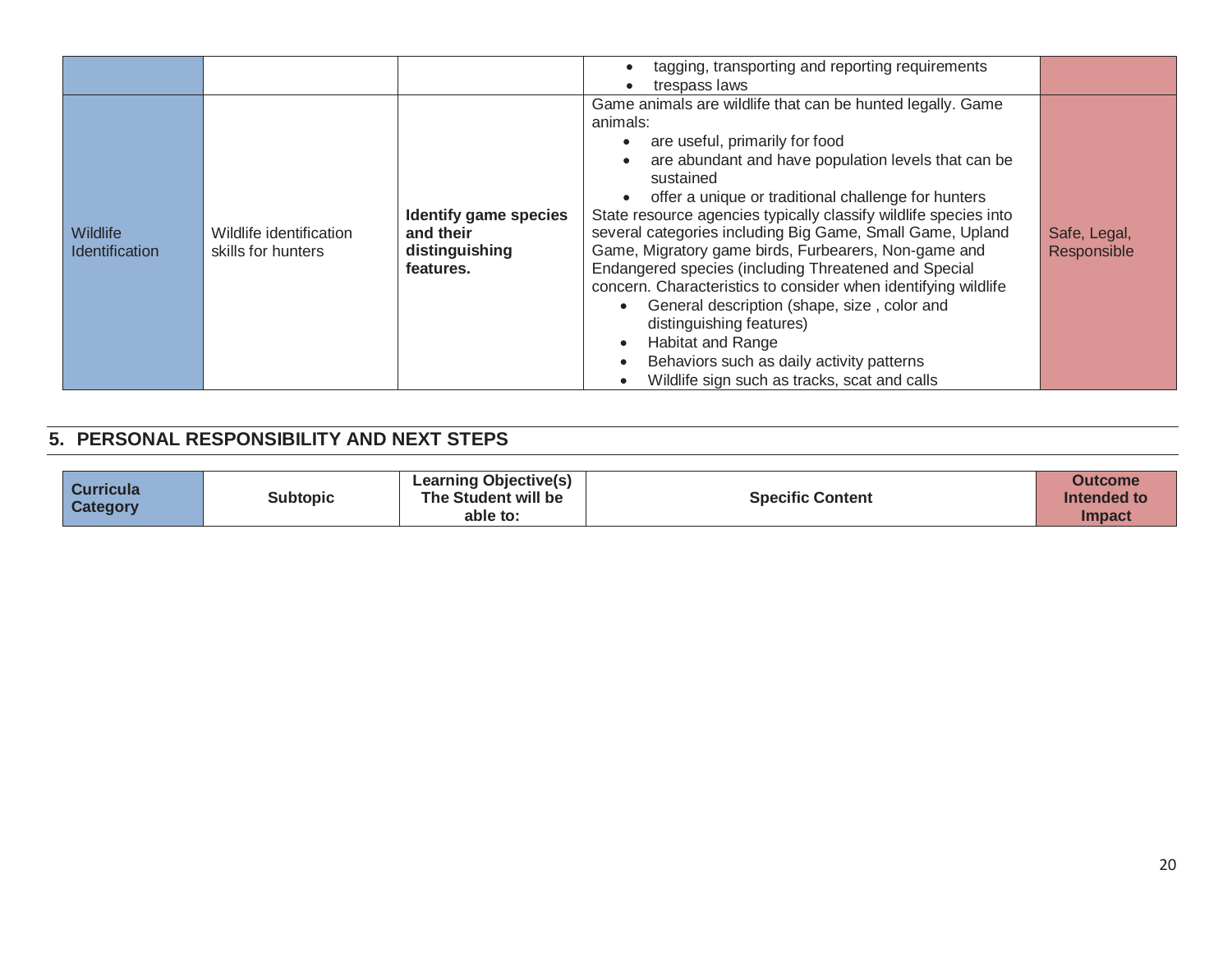|                                            |                                                                                                              |                                                                                                                                                          | Responsible hunter:                                                                                                                                                                                                                                                                                                                                                                                                                                                                                                                                                                                                                                                       |                             |
|--------------------------------------------|--------------------------------------------------------------------------------------------------------------|----------------------------------------------------------------------------------------------------------------------------------------------------------|---------------------------------------------------------------------------------------------------------------------------------------------------------------------------------------------------------------------------------------------------------------------------------------------------------------------------------------------------------------------------------------------------------------------------------------------------------------------------------------------------------------------------------------------------------------------------------------------------------------------------------------------------------------------------|-----------------------------|
| Personal<br>Responsibility<br>and Behavior | Responsible and<br>respectful hunters,<br>behaviors that promote<br>positive image of hunters<br>and hunting | <b>Describe how</b><br>responsible hunters<br>show respect for<br>natural resources,<br>other hunters,<br>landowners, non-<br>hunters and<br>themselves. | respects wildlife and the environment<br>respects landowners and property<br>shows consideration for non-hunters<br>hunts safely<br>knows and obeys hunting laws<br>supports wildlife conservation<br>hunts using fair chase methods<br>becomes knowledgeable about wildlife<br>hunts only with ethical hunters<br>$\bullet$<br>A responsible hunter will:<br>display game in a respectful and responsible manner<br>wear clean, appropriate clothing in public places<br>present a professional image when talking to the<br>media<br>avoid alcohol and drugs before or during a hunt<br>take tasteful photographs<br>harvest only as much game as can be used or shared | Safe, Legal,<br>Responsible |
| Personal<br>Responsibility<br>and Behavior | Responsible and<br>respectful hunters<br>promote positive image of<br>hunters and hunting                    | <b>Explain why</b><br>developing<br>responsible hunting<br>behavior is important<br>for every hunter and<br>the future of hunting.                       | Hunters should develop a personal code of conduct<br>(sportsman's code), which includes but is not limited to:<br>following laws and regulations<br>ensuring proper and appropriate behavior at all times<br>$\bullet$<br>By developing this code, the hunter will be able to:<br>act more responsibly<br>$\bullet$<br>respect his or her own behavior<br>$\bullet$<br>Positive actions by responsible hunters lead to a more positive<br>image of hunters by the public. The result can be greater<br>acceptance of and support for hunting, as well as greater<br>awareness and interest in becoming a hunter.                                                          | Legal,<br>Responsible       |
| Personal<br>Responsibility<br>and Behavior | Hunters who follow fair<br>chase principles show<br>respect for game.                                        | <b>Describe the concept</b><br>of "fair chase".                                                                                                          | Fair chase balances the skills and equipment of the hunter<br>with the abilities of the animal to escape. Standards of Fair<br>chase are defined by:<br>law<br>$\bullet$<br>regional preferences<br>personal choice<br>Fair chase is primarily defined by individuals and their level of<br>hunting ability. The expert hunter may use more restrictive and<br>less effective techniques than the novice hunter. Fair chase<br>emphasizes self-restraint and the development of skills.                                                                                                                                                                                   | Responsible                 |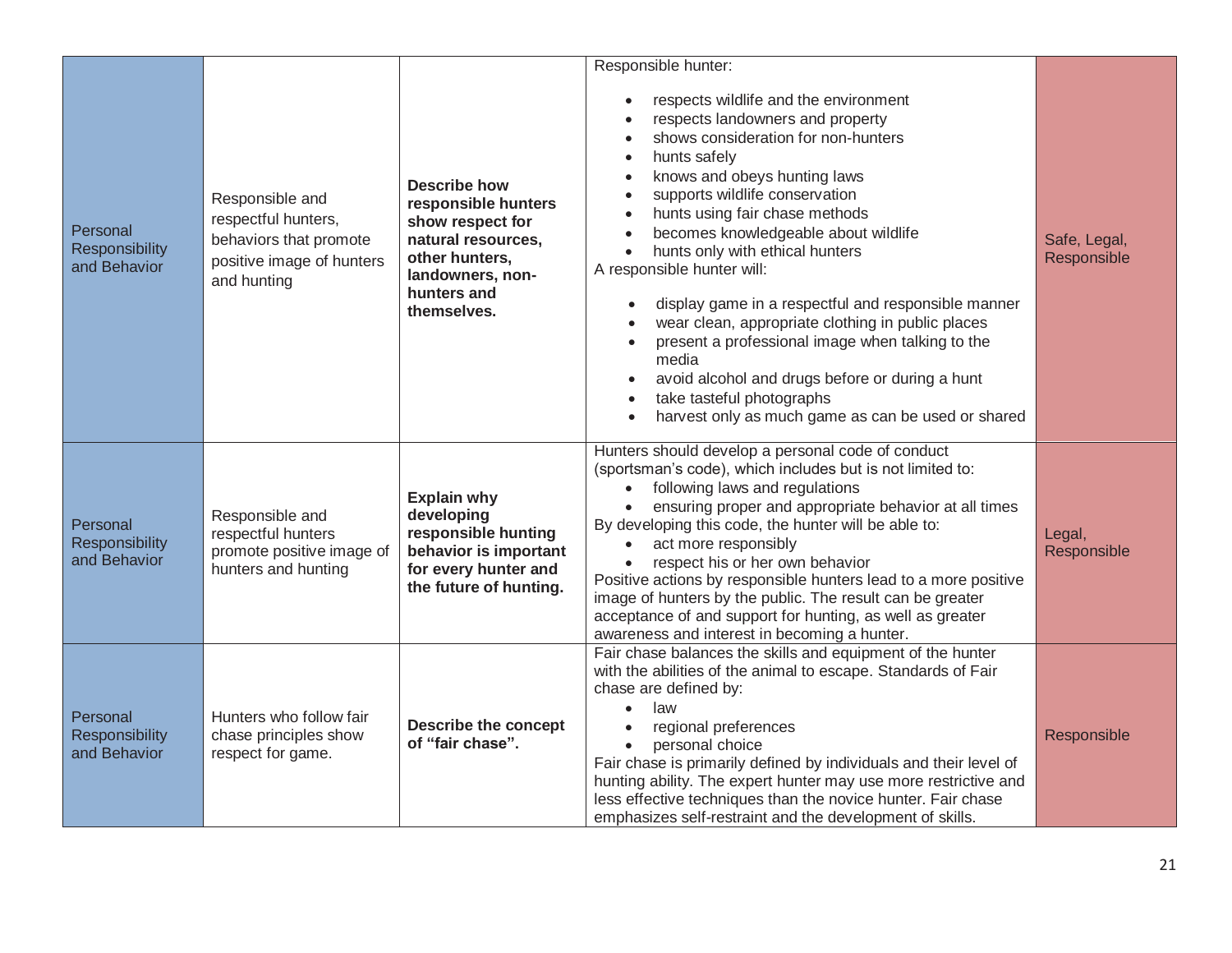| Responsibility to<br>Wildlife | Effective shot placement<br>ensures a quick kill.               | <b>Describe effective</b><br>shot placement for a<br>quick kill.       | Hunters must understand the anatomy of the birds and<br>animals they hunt to kill game quickly. The effective kill shot<br>for:<br>big game is the heart, lung and liver<br>$\bullet$<br>turkeys is in the head and neck<br>flying birds is in the head, spine, heart and lungs to<br>ensure recovery<br>Hunters must adjust their shots for:<br>varying angles in relation to the game<br>$\bullet$<br>location of large bones in big game<br>$\bullet$<br>Broadside or quartering away shots are most effective for big<br>game                                                                                                                                                                                                                                                                                                                                                                                                                                                                         | Responsible           |
|-------------------------------|-----------------------------------------------------------------|------------------------------------------------------------------------|-----------------------------------------------------------------------------------------------------------------------------------------------------------------------------------------------------------------------------------------------------------------------------------------------------------------------------------------------------------------------------------------------------------------------------------------------------------------------------------------------------------------------------------------------------------------------------------------------------------------------------------------------------------------------------------------------------------------------------------------------------------------------------------------------------------------------------------------------------------------------------------------------------------------------------------------------------------------------------------------------------------|-----------------------|
| Responsibility to<br>Wildlife | Game Recovery -<br>Tracking techniques and<br>reading sign      | <b>Describe the basic</b><br>steps of big game<br>recovery.            | Wait for a period of time before trailing game. Normally<br>$\bullet$<br>this time period is between 1/2 and 1 hour<br>Make a practice of carefully observing every<br>movement of a game animal after you shoot it<br>Once at the site look for signs:<br>$\bullet$<br>Blood on the ground or vegetation<br>Broken twigs or branches, or scattered leaves<br>A "dew" line if early in the morning<br><b>Tracks</b><br>$\sim$<br>Hair, meat or bone fragments<br>Downhill trails, especially towards water<br>When a downed animal is found, approach the animal<br>$\bullet$<br>carefully from above and behind the head<br>Check the animal's eyes. The eyes of a dead animal<br>are normally open<br>If the animal is still alive it should be finished with a<br>well-placed lethal shot<br>Once the animal is dead, follow the state's regulations<br>for reporting or recording a kill. You may be required to<br>immediately sign, date and affix a tag to the animal<br>Then begin field dressing | Legal,<br>Responsible |
| Responsibility to<br>Wildlife | Proper and legal care of<br>game helps prevent meat<br>spoilage | Describe how to<br>properly and legally<br>care for harvested<br>game. | Hunters use harvested game to provide meat for the table, it<br>should never be wasted. Big game must generally be tagged<br>immediately. Removing internal organs of all harvested game<br>animals by field dressing should be done as soon as possible<br>after the kill to delay meat spoilage. Heat, dirt and moisture<br>can spoil meat. Latex gloves can protect hunters from wildlife<br>diseases                                                                                                                                                                                                                                                                                                                                                                                                                                                                                                                                                                                                  | Legal,<br>Responsible |